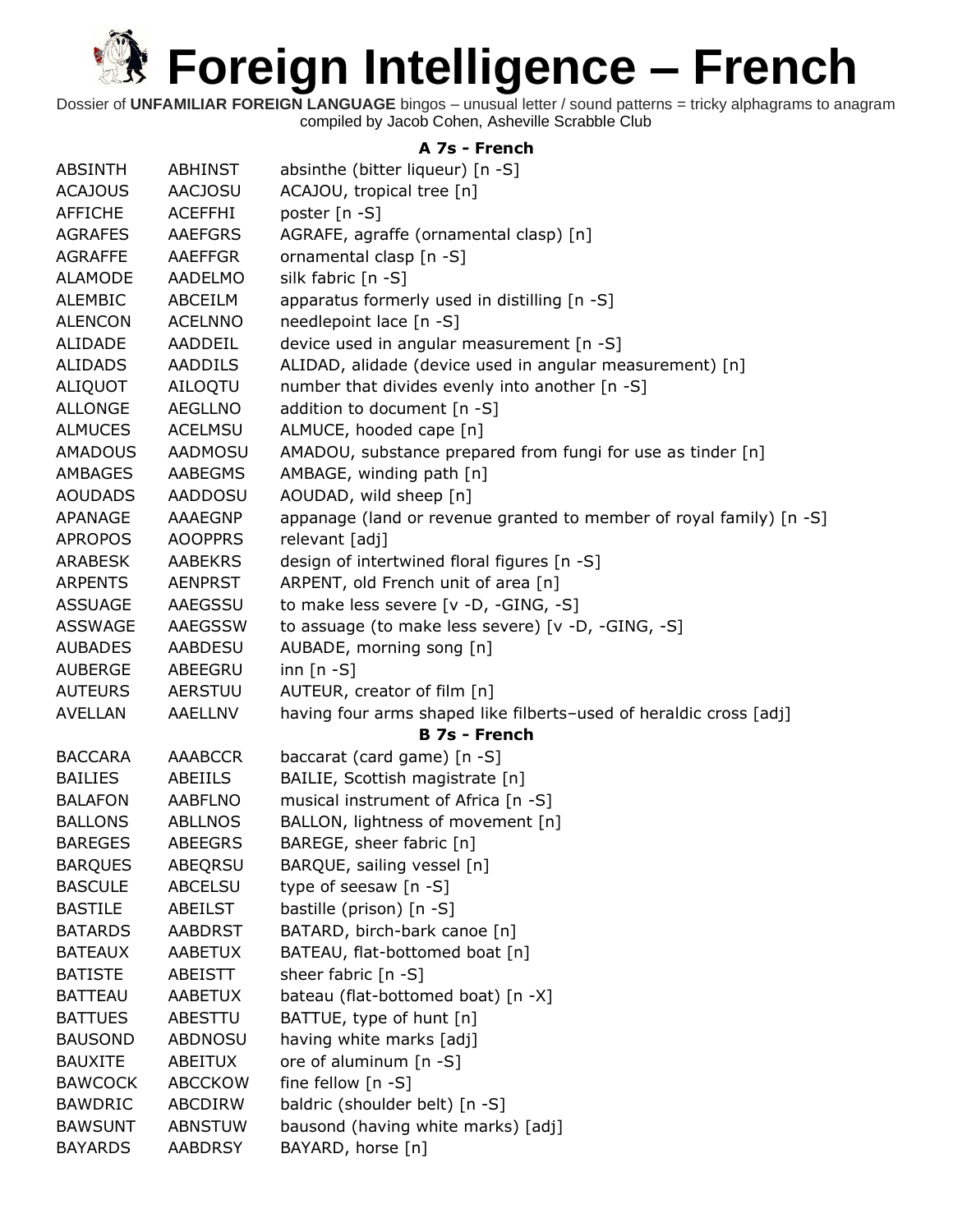| <b>BEGUINE</b> | <b>BEEGINU</b> | lively dance $[n - S]$                                                                             |
|----------------|----------------|----------------------------------------------------------------------------------------------------|
| <b>BEIGNES</b> | <b>BEEGINS</b> | BEIGNE, beignet (type of fritter or doughnut) [n]                                                  |
| <b>BEIGNET</b> | <b>BEEGINT</b> | type of fritter or doughnut [n -S]                                                                 |
| <b>BELDAME</b> | ABDEELM        | beldam (old woman) [n -S]                                                                          |
| <b>BELDAMS</b> | <b>ABDELMS</b> | BELDAM, old woman [n]                                                                              |
| <b>BERDASH</b> | <b>ABDEHRS</b> | berdache (Native American male transvestite) [n -S]                                                |
| <b>BERGERE</b> | <b>BEEEGRR</b> | upholstered armchair [n -S]                                                                        |
| <b>BERTHAS</b> | <b>ABEHRST</b> | BERTHA, Berthe(as) (8 <sup>th</sup> century Frankish queen, mother of Charlemagne) wide collar [n] |
| <b>BETISES</b> | <b>BEEISST</b> | BETISE, stupidity [n]                                                                              |
| <b>BEZANTS</b> | <b>ABENSTZ</b> | BEZANT, coin of ancient Rome [n]                                                                   |
| <b>BEZIQUE</b> | <b>BEEIQUZ</b> | card game [n -S]                                                                                   |
| <b>BEZZANT</b> | ABENTZZ        | bezant (coin of ancient Rome) [n -S]                                                               |
| <b>BIBELOT</b> | <b>BBEILOT</b> | trinket [n -S]m                                                                                    |
| <b>BIGUINE</b> | <b>BEGIINU</b> | beguine (lively dance) [n -S]                                                                      |
| <b>BISQUES</b> | <b>BEIQSSU</b> | BISQUE, thick soup [n]                                                                             |
| <b>BISTROS</b> | <b>BIORSST</b> | BISTRO, small tavern [n]                                                                           |
| <b>BLAGUES</b> | <b>ABEGLSU</b> | BLAGUE, pretentious nonsense [n]                                                                   |
| <b>BLOUSON</b> | <b>BLNOOSU</b> | woman's garment [n -S]                                                                             |
| <b>BOBECHE</b> | <b>BBCEEHO</b> | glass collar on candle holder [n -S]                                                               |
| <b>BONDUCS</b> | <b>BCDNOSU</b> | BONDUC, prickly seed [n]                                                                           |
| <b>BONNIER</b> | <b>BEINNOR</b> | BONNY, pretty (pleasing to eye) [adj]                                                              |
| <b>BONNILY</b> | <b>BILNNOY</b> | BONNY, pretty (pleasing to eye) [adv]                                                              |
| <b>BOOCOOS</b> | BCOOOOS        | BOOCOO, beaucoup (abundance (state of being abundant (present in great quantity))) [n]             |
| <b>BOOKOOS</b> | BKOOOOS        | BOOKOO, beaucoup (abundance (state of being abundant (present in great quantity))) [n]             |
| <b>BORDELS</b> | <b>BDELORS</b> | BORDEL, brothel (house of prostitution) [n]                                                        |
| <b>BORDURE</b> | <b>BDEORRU</b> | border around shield [n -S]                                                                        |
| <b>BOTONEE</b> | <b>BEENOOT</b> | having arms ending in trefoil -- used of heraldic cross [adj]                                      |
| <b>BOUBOUS</b> | <b>BBOOSUU</b> | BOUBOU, long flowing garment [n]                                                                   |
| <b>BOUCHEE</b> | <b>BCEEHOU</b> | small patty shell [n -S]                                                                           |
| <b>BOUCLES</b> | <b>BCELOSU</b> | BOUCLE, knitted fabric [n]                                                                         |
| <b>BOUDINS</b> | <b>BDINOSU</b> | BOUDIN, spicy Cajun sausage [n]                                                                    |
| <b>BOUFFES</b> | <b>BEFFOSU</b> | BOUFFE, comic opera [n]                                                                            |
| <b>BOUGIES</b> | <b>BEGIOSU</b> | BOUGIE, wax candle [n]                                                                             |
| <b>BOURDON</b> | <b>BDNOORU</b> | part of bagpipe [n -S]                                                                             |
| <b>BOURNES</b> | <b>BENORSU</b> | BOURNE, bourn (stream) [n]                                                                         |
| <b>BOURREE</b> | <b>BEEORRU</b> | old French dance [n -S]                                                                            |
| <b>BOURSES</b> | <b>BEORSSU</b> | BOURSE, stock exchange [n]                                                                         |
| <b>BOURSIN</b> | <b>BINORSU</b> | trademark [n -S]                                                                                   |
| <b>BOUTADE</b> | <b>ABDEOTU</b> | sudden outburst [n -S]                                                                             |
| <b>BOUTONS</b> | <b>BNOOSTU</b> | BOUTON, enlarged end of nerve fiber [n]                                                            |
| <b>BOUVIER</b> | <b>BEIORUV</b> | large dog $[n - S]$                                                                                |
| <b>BOWSERS</b> | <b>BEORSSW</b> | BOWSER, truck having tank for fuel or water [n]                                                    |
| <b>BRACHES</b> | <b>ABCEHRS</b> | BRACH, hound bitch [n]                                                                             |
| <b>BRACHET</b> | <b>ABCEHRT</b> | brach (hound bitch) [n -S]                                                                         |
| <b>BREVETS</b> | <b>BEERSTV</b> | BREVET, to confer honorary rank upon [v]                                                           |
| <b>BREVIER</b> | <b>BEEIRRV</b> | size of type [n -S]                                                                                |
| <b>BRIARDS</b> | <b>ABDIRRS</b> | BRIARD, large dog [n]                                                                              |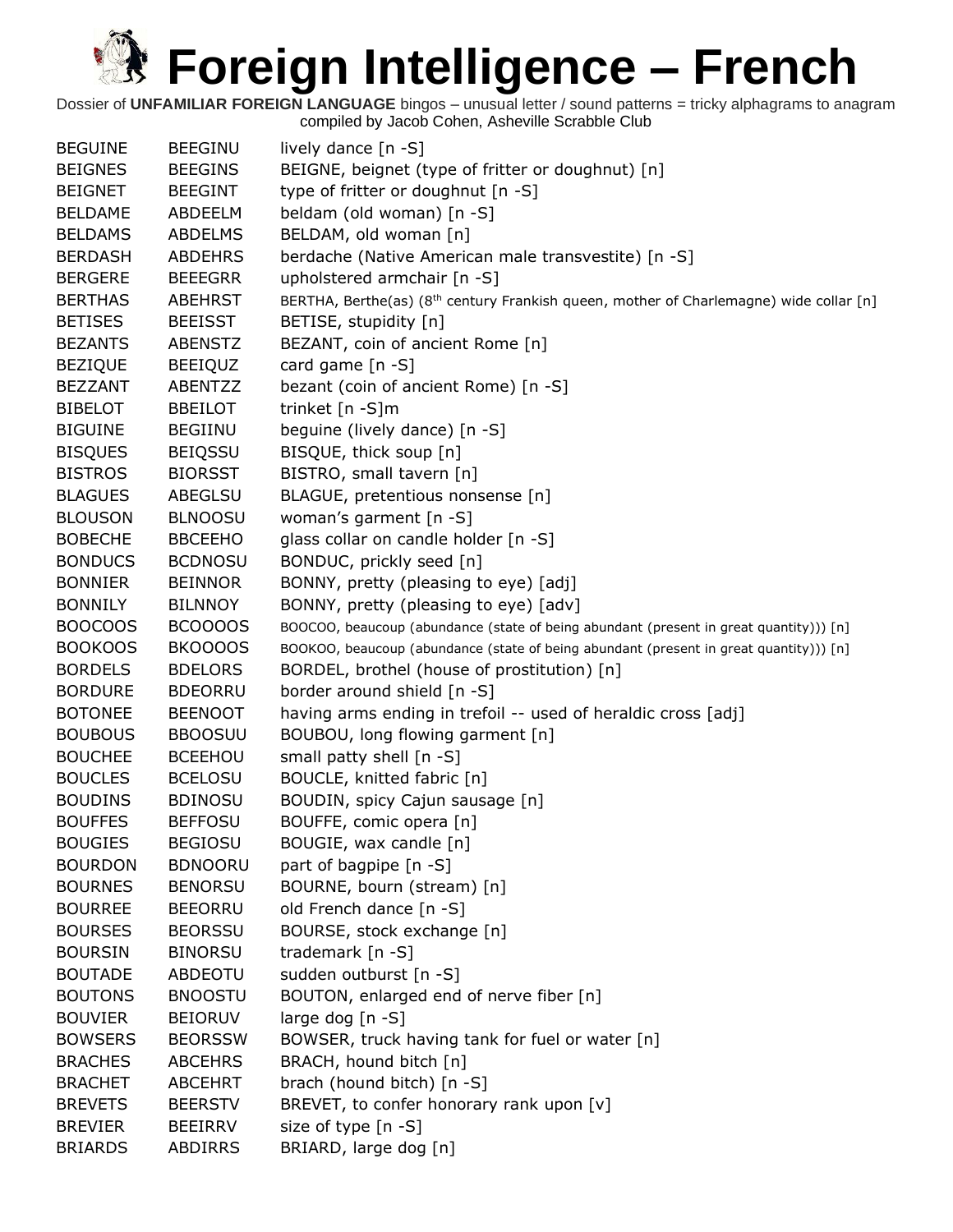| <b>BRICOLE</b> | <b>BCEILOR</b> | cushion shot in billiards [n -S]                                                    |
|----------------|----------------|-------------------------------------------------------------------------------------|
| <b>BRIGAND</b> | <b>ABDGINR</b> | bandit (robber (one that robs (rob))) [n -S]                                        |
| <b>BRIOCHE</b> | <b>BCEHIOR</b> | rich roll [n -S]                                                                    |
| <b>BRUITED</b> | <b>BDEIRTU</b> | BRUIT, to spread news of [v]                                                        |
| <b>BRUITER</b> | <b>BEIRRTU</b> | one that bruits (to spread news of) [n -S]                                          |
| <b>BRUNETS</b> | <b>BENRSTU</b> | BRUNET, dark-haired male [n]                                                        |
| <b>BUCKLER</b> | <b>BCEKLRU</b> | to shield (to provide with protective cover or shelter) [v -ED, -ING, -S]           |
| <b>BUCKRAM</b> | <b>ABCKMRU</b> | to stiffen (to make stiff) [v -ED, -ING, -S]                                        |
| <b>BULLACE</b> | <b>ABCELLU</b> | purple plum [n -S]                                                                  |
| <b>BURBOTS</b> | <b>BBORSTU</b> | BURBOT, freshwater fish [n]                                                         |
| <b>BURNOUS</b> | <b>BNORSUU</b> | burnoose (hooded cloak) [n -ES]                                                     |
| <b>BUSHWAH</b> | <b>ABHHSUW</b> | bushwa (nonsense) [n -S]                                                            |
| <b>BUSHWAS</b> | <b>ABHSSUW</b> | nonsense [n]                                                                        |
| <b>BYZANTS</b> | <b>ABNSTYZ</b> | BYZANT, bezant (coin of ancient Rome) [n]                                           |
|                |                | C 7s - French                                                                       |
| CACIQUE        | ACCEIQU        | tropical oriole [n -S]                                                              |
| <b>CAGOULE</b> | <b>ACEGLOU</b> | hooded waterproof garment [n -S]                                                    |
| <b>CAHIERS</b> | <b>ACEHIRS</b> | CAHIER, notebook (book in which to write) [n]                                       |
| CAIQUES        | <b>ACEIQSU</b> | CAIQUE, long, narrow rowboat [n]                                                    |
| <b>CAITIFF</b> | <b>ACFFIIT</b> | despicable person [n -S]                                                            |
| <b>CALECHE</b> | <b>ACCEEHL</b> | calash (light carriage) [n -S]                                                      |
| CALQUED        | ACDELQU        | CALQUE, to model word's meaning upon that of analogous word in another language [v] |
| <b>CALQUES</b> | <b>ACELQSU</b> | CALQUE, to model word's meaning upon that of analogous word in another language [v] |
| <b>CALUMET</b> | <b>ACELMTU</b> | ceremonial pipe [n -S]                                                              |
| <b>CALUMNY</b> | <b>ACLMNUY</b> | to make false and malicious accusation [v -NIED, -ING, -NIES]                       |
| <b>CAMAILS</b> | <b>AACILMS</b> | CAMAIL, piece of armor for neck [n]                                                 |
| <b>CANAPES</b> | <b>AACENPS</b> | CANAPE, food served before meal [n]                                                 |
| <b>CANGUES</b> | <b>ACEGNSU</b> | CANGUE, ancient Chinese punishing device [n]                                        |
| <b>CANTALS</b> | <b>AACLNST</b> | CANTAL, hard cheese of France [n]                                                   |
| CAPELAN        | <b>AACELNP</b> | capelin (small, edible fish) [n -S]                                                 |
| <b>CAPELIN</b> | <b>ACEILNP</b> | small, edible fish [n -S]                                                           |
| <b>CAPLINS</b> | <b>ACILNPS</b> | CAPLIN, capelin (small, edible fish) [n]                                            |
| CAPORAL        | <b>AACLOPR</b> | coarse tobacco [n -S]                                                               |
| <b>CAPOTES</b> | <b>ACEOPST</b> | CAPOTE, hooded cloak or overcoat [n]                                                |
| <b>CAPOUCH</b> | <b>ACCHOPU</b> | capuche (hood or cowl) [n -ES]                                                      |
| <b>CAPUCHE</b> | <b>ACCEHPU</b> | hood or cowl [n -S]                                                                 |
| CARACOL        | <b>AACCLOR</b> | to caracole (to perform half turn on horse) [v -LLED, -LLING, -S]                   |
| <b>CAROACH</b> | <b>AACCHOR</b> | caroche (stately carriage) [n -ES]                                                  |
| CAROCHE        | <b>ACCEHOR</b> | stately carriage [n -S]                                                             |
| CARROCH        | <b>ACCHORR</b> | caroche (stately carriage) [n -ES]                                                  |
| <b>CASAVAS</b> | <b>AAACSSV</b> | CASAVA, cassava (tropical plant) [n]                                                |
| <b>CASSAVA</b> | <b>AAACSSV</b> | tropical plant [n -S]                                                               |
| CAZIQUE        | ACEIQUZ        | cacique (tropical oriole) [n -S]                                                    |
| CELADON        | <b>ACDELNO</b> | pale green color [n -S]                                                             |
| <b>CELESTA</b> | <b>ACEELST</b> | keyboard instrument [n -S]                                                          |
| <b>CELESTE</b> | <b>CEEELST</b> | celesta (keyboard instrument) [n -S]                                                |
| <b>CENACLE</b> | <b>ACCEELN</b> | small dining room [n -S]                                                            |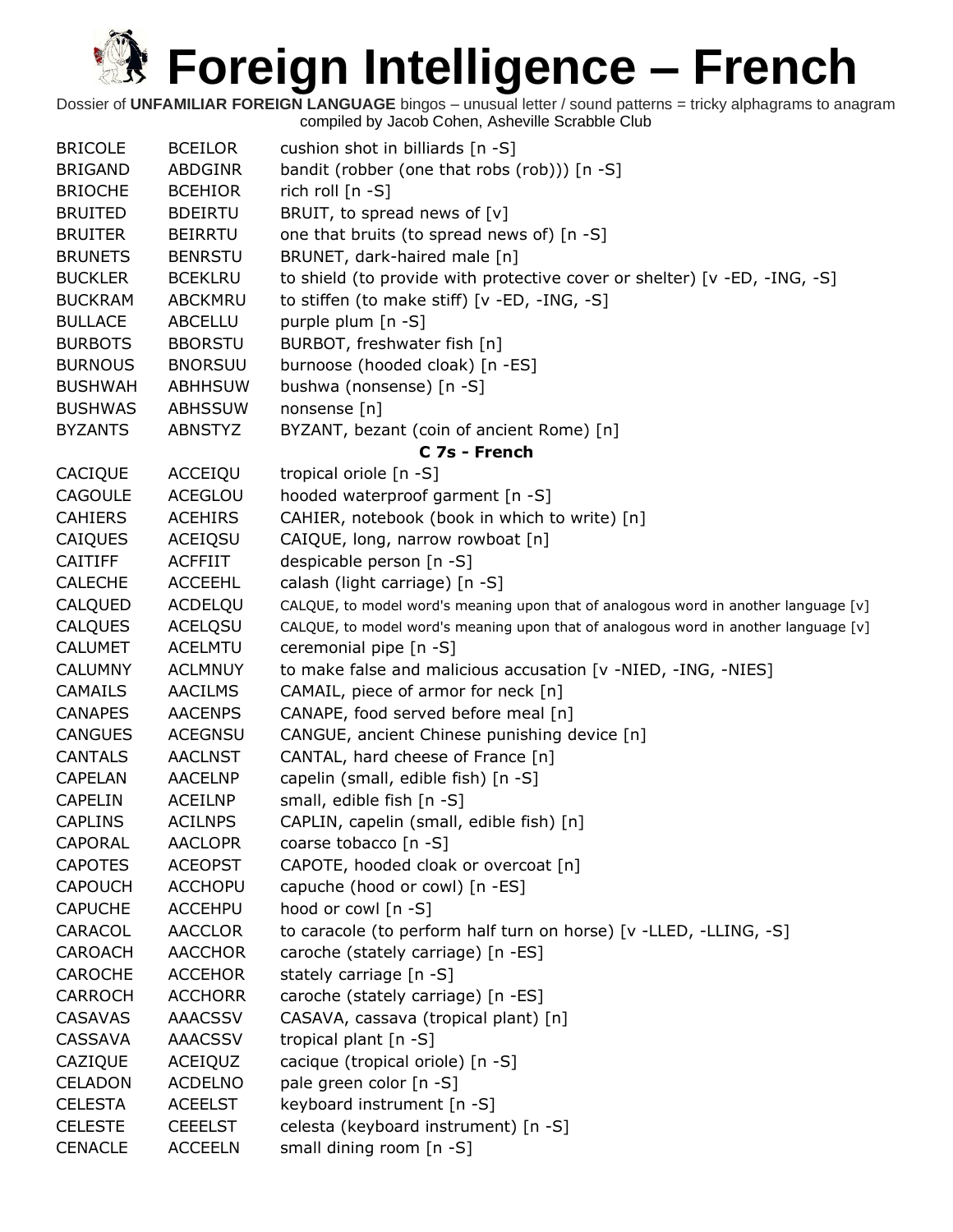| <b>CHALLIS</b> | <b>ACHILLS</b> | light fabric [n -ES]                                              |
|----------------|----------------|-------------------------------------------------------------------|
| <b>CHAMADE</b> | <b>AACDEHM</b> | signal made with drum $[n -S]$                                    |
| <b>CHAMBRE</b> | <b>ABCEHMR</b> | brought (as wine) to room temperature [adj]                       |
| <b>CHAMOIS</b> | <b>ACHIMOS</b> | soft leather [n -IX]                                              |
| <b>CHAMOIX</b> | <b>ACHIMOX</b> | CHAMOIS, soft leather [n]                                         |
| <b>CHANSON</b> | <b>ACHNNOS</b> | song $[n - S]$                                                    |
| <b>CHANTRY</b> | <b>ACHNRTY</b> | endowment given to church [n -RIES]                               |
| <b>CHASSED</b> | <b>ACDEHSS</b> | CHASSE, to perform dance movement [v]                             |
| <b>CHASSES</b> | <b>ACEHSSS</b> | CHASSE, to perform dance movement [v]                             |
| <b>CHEGOES</b> | <b>CEEGHOS</b> | CHEGOE, chigoe (tropical flea) [n]                                |
| <b>CHEVRES</b> | <b>CEEHRSV</b> | CHEVRE, cheese made from goat's milk [n]                          |
| <b>CHEVRET</b> | <b>CEEHRTV</b> | chevre (cheese made from goat's milk) [n -S]                      |
| <b>CHIBOUK</b> | <b>BCHIKOU</b> | Turkish tobacco pipe [n -S]                                       |
| <b>CHICOTS</b> | <b>CCHIOST</b> | CHICOT, dead tree [n]                                             |
| <b>CHIGNON</b> | <b>CGHINNO</b> | woman's hairdo [n -S]                                             |
| <b>CHIGOES</b> | <b>CEGHIOS</b> | CHIGOE, tropical flea [n]                                         |
| <b>CHINOIS</b> | <b>CHIINOS</b> | cone-shaped sieve [n -ES]                                         |
| <b>CHOLLAS</b> | <b>ACHLLOS</b> | CHOLLA, treelike cactus [n]                                       |
| <b>CLOQUES</b> | CELOQSU        | CLOQUE, fabric with embossed design [n]                           |
| <b>COCHINS</b> | <b>CCHINOS</b> | large domestic chicken [n]                                        |
| <b>COCOTTE</b> | <b>CCEOOTT</b> | prostitute [n -S]                                                 |
| <b>COFFRET</b> | <b>CEFFORT</b> | small strongbox [n -S]                                            |
| <b>COIFFED</b> | <b>CDEFFIO</b> | COIFFE, to coif (to style hair) [v]                               |
| <b>COIFFES</b> | <b>CEFFIOS</b> | COIFFE, to coif (to style hair) [v]                               |
| <b>COIFING</b> | <b>CFGIINO</b> | COIF, to style hair [v]                                           |
| <b>COQUETS</b> | <b>CEOQSTU</b> | COQUET, to flirt (to behave amorously without serious intent) [v] |
| <b>CORANTO</b> | <b>ACNOORT</b> | courante (old, lively dance) [n -ES, -S]                          |
| <b>CORBEIL</b> | <b>BCEILOR</b> | sculptured fruit basket [n -S]                                    |
| CORVEES        | <b>CEEORSV</b> | CORVEE, obligation to perform feudal service [n]                  |
| <b>COTEAUS</b> | <b>ACEOSTU</b> | COTEAU, higher ground of region [n]                               |
| <b>COTEAUX</b> | <b>ACEOTUX</b> | COTEAU, higher ground of region [n]                               |
| <b>COULEES</b> | <b>CEELOSU</b> | COULEE, small ravine [n]                                          |
| <b>COULOIR</b> | <b>CILOORU</b> | deep gorge or gully [n -S]                                        |
| <b>COURANT</b> | <b>ACNORTU</b> | courante (old, lively dance) [n -S]                               |
| <b>COUTEAU</b> | ACEOTUU        | COUTEAU, knife [n -X]                                             |
| <b>COUTERS</b> | <b>CEORSTU</b> | COUTER, piece of armor for elbow [n]                              |
| COUVADE        | <b>ACDEOUV</b> | primitive birth ritual [n -S]                                     |
| <b>CRETONS</b> | <b>CENORST</b> | spread of shredded pork and onions [n]                            |
| <b>CROQUIS</b> | <b>CIOQRSU</b> | sketch [n CROQUIS]                                                |
| <b>CROUTES</b> | <b>CEORSTU</b> | CROUTE, pastry case [n]                                           |
| <b>CUIRASS</b> | <b>ACIRSSU</b> | to cover with type of armor [v -ED, -ING, -ES]                    |
| <b>CUISHES</b> | <b>CEHISSU</b> | CUISH, cuisse (piece of armor for thigh) [n]                      |
| <b>CUISSES</b> | <b>CEISSSU</b> | CUISSE, piece of armor for thigh [n]                              |
| <b>CULOTTE</b> | CELOTTU        | divided skirt [n -S]                                              |
|                |                | D 7s - French                                                     |
| <b>DAMOSEL</b> | <b>ADELMOS</b> | damsel (maiden (young unmarried woman)) [n -S]                    |
| <b>DAMOZEL</b> | <b>ADELMOZ</b> | damsel (maiden (young unmarried woman)) [n -S]                    |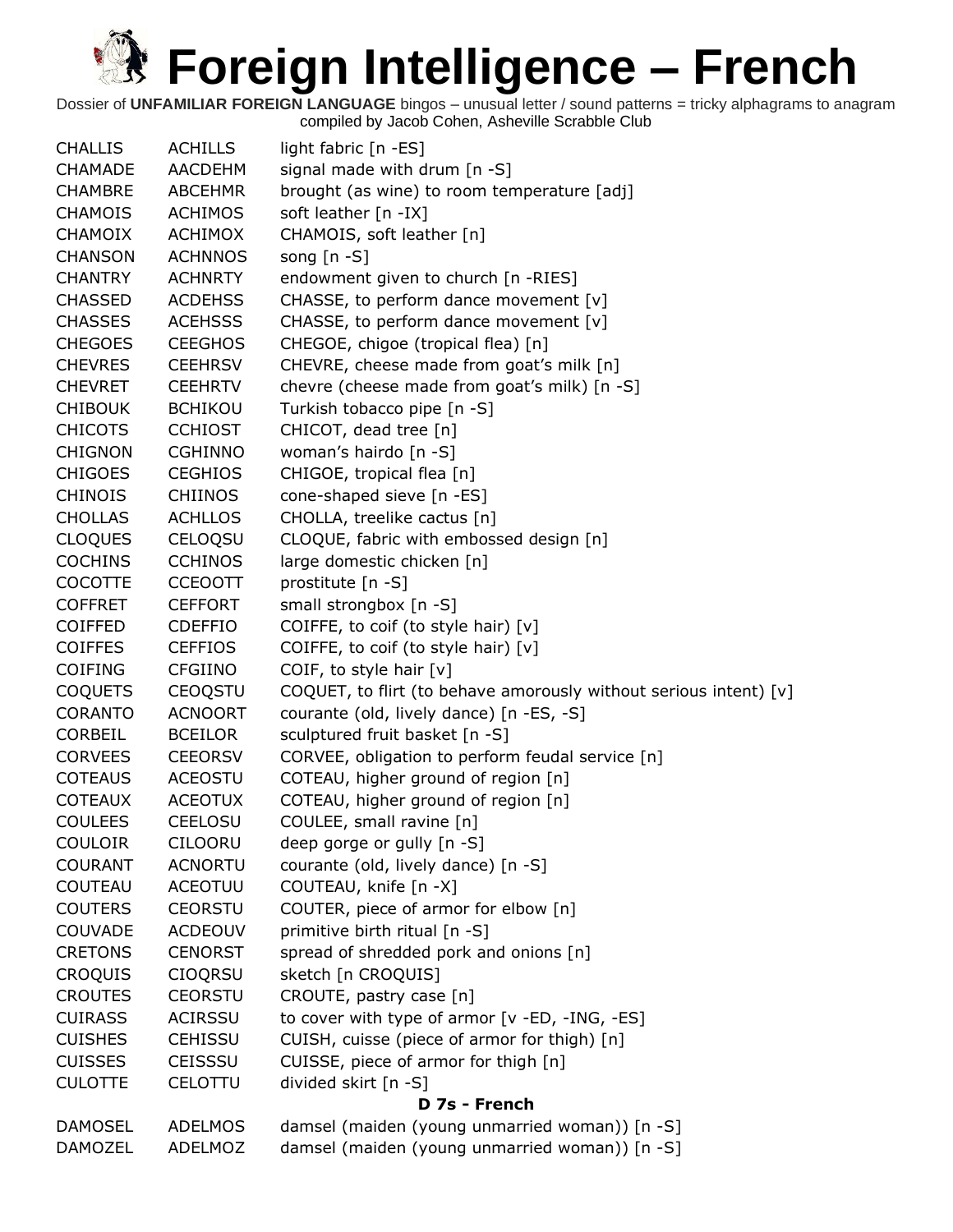| <b>DAMSELS</b> | <b>ADELMSS</b> | DAMSEL, maiden (young unmarried woman) [n]                              |
|----------------|----------------|-------------------------------------------------------------------------|
| <b>DANSEUR</b> | <b>ADENRSU</b> | male ballet dancer [n -S]                                               |
| <b>DAUPHIN</b> | ADHINPU        | eldest son of French king [n -S]                                        |
| <b>DEBOUCH</b> | <b>BCDEHOU</b> | to march into open [v -ED, -ING, -ES]                                   |
| <b>DEMENTI</b> | <b>DEEIMNT</b> | official denial of published statement [n -S]                           |
| <b>DEMESNE</b> | <b>DEEEMNS</b> | legal possession of one's land as one's own [n -S]                      |
| <b>DEODAND</b> | <b>ADDDENO</b> | property forfeited to crown under former English law [n -S]             |
| <b>DERNIER</b> | <b>DEEINRR</b> | last [adj]                                                              |
| <b>DEVOIRS</b> | <b>DEIORSV</b> | DEVOIR, act of civility or respect [n]                                  |
| <b>DIADEMS</b> | <b>ADDEIMS</b> | DIADEM, to adorn with crown [v]                                         |
| <b>DISEURS</b> | <b>DEIRSSU</b> | skilled reciter [n -S]                                                  |
| <b>DISEUSE</b> | <b>DEEISSU</b> | female entertainer [n -S]                                               |
| <b>DJEMBES</b> | <b>BDEEJMS</b> | DJEMBE, type of African hand drum [n]                                   |
| <b>DOMAINE</b> | ADEIMNO        | vineyard in Burgundy [n -S]                                             |
| <b>DONZELS</b> | <b>DELNOSZ</b> | DONZEL, young squire [n]                                                |
| <b>DORSELS</b> | <b>DELORSS</b> | DORSEL, dossal (ornamental cloth hung behind altar) [n]                 |
| <b>DOSSALS</b> | <b>ADLOSSS</b> | DOSSAL, ornamental cloth hung behind altar [n]                          |
| <b>DOSSELS</b> | <b>DELOSSS</b> | DOSSEL, dossal (ornamental cloth hung behind altar) [n]                 |
| <b>DOUCEUR</b> | <b>CDEORUU</b> | gratuity [n -S]                                                         |
| <b>DOYENNE</b> | <b>DEENNOY</b> | female doyen (senior member of group) [n -S]                            |
| <b>DRAGEES</b> | <b>ADEEGRS</b> | DRAGEE, sugarcoated candy [n]                                           |
| <b>DREEING</b> | <b>DEEGINR</b> | DREE, to suffer (to feel pain or distress) [v]                          |
| <b>DRUGGET</b> | <b>DEGGRTU</b> | coarse woolen fabric [n -S]                                             |
| <b>DUVETYN</b> | <b>DENUTVY</b> | soft fabric [n -S]                                                      |
|                |                | E 7s - French                                                           |
| <b>ECARTES</b> | <b>ACEERST</b> | ECARTE, card game [n]                                                   |
| <b>ECHAPPE</b> | <b>ACEEHPP</b> | moving from closed to open position of feet in ballet [adj]             |
| <b>ECHELLE</b> | <b>CEEEHLL</b> | device for spreading light into its component colors [n -S]             |
| <b>ECORCHE</b> | <b>CCEEHOR</b> | anatomical figure with skin removed to show musculature [n -S]          |
| <b>EGALITE</b> | AEEGILT        | equality [n -S]                                                         |
| <b>EMBRYON</b> | <b>BEMNORY</b> | embryo (organism in its early stages of development) [n -S]             |
| <b>EMEUTES</b> | <b>EEEMSTU</b> | EMEUTE, riot [n]                                                        |
| <b>ENFEOFF</b> | <b>EEFFFNO</b> | to invest with feudal estate $[v - ED, -ING, -S]$                       |
| <b>ENNUYEE</b> | <b>EEENNUY</b> | ennuye (oppressed with ennui) [adj]                                     |
| <b>ENTENTE</b> | EEENNTT        | agreement between nations [n -S]                                        |
| <b>EPATERS</b> | <b>AEEPRST</b> | EPATER, to shock complacent people [n]                                  |
| <b>EPEEIST</b> | <b>EEEIPST</b> | one who fences with epee (type of sword) [n -S]                         |
| <b>EPERGNE</b> | <b>EEEGNPR</b> | ornamental dish [n -S]                                                  |
| <b>EQUITES</b> | EEIQSTU        | EQUES, member of privileged military class of ancient Rome [n]          |
| <b>ESCALOP</b> | <b>ACELOPS</b> | ESCALOP, to escallop [v -ED, -ING, -S]                                  |
| <b>ESCARPS</b> | <b>ACEPRSS</b> | ESCARP, to cause to slope steeply [v]                                   |
| <b>ESCHARS</b> | <b>ACEHRSS</b> | ESCHAR, hard, dry scab [n]                                              |
| <b>ESCHEAT</b> | <b>ACEEGHT</b> | to confiscate $[v - ED, -ING, -S]$                                      |
| <b>ESCHEWS</b> | <b>CEEHSSW</b> | ESCHEW, to avoid [v]                                                    |
| <b>ESCOTED</b> | <b>CDEEOST</b> | ESCOT, to provide support for [v]                                       |
| <b>ESCUAGE</b> | ACEEGSU        | scutage (tax enacted by feudal lord in lieu of military service) [n -S] |
| <b>ESPIALS</b> | <b>AEILPSS</b> | ESPIAL, act of espying (to catch sight of) [n -S]                       |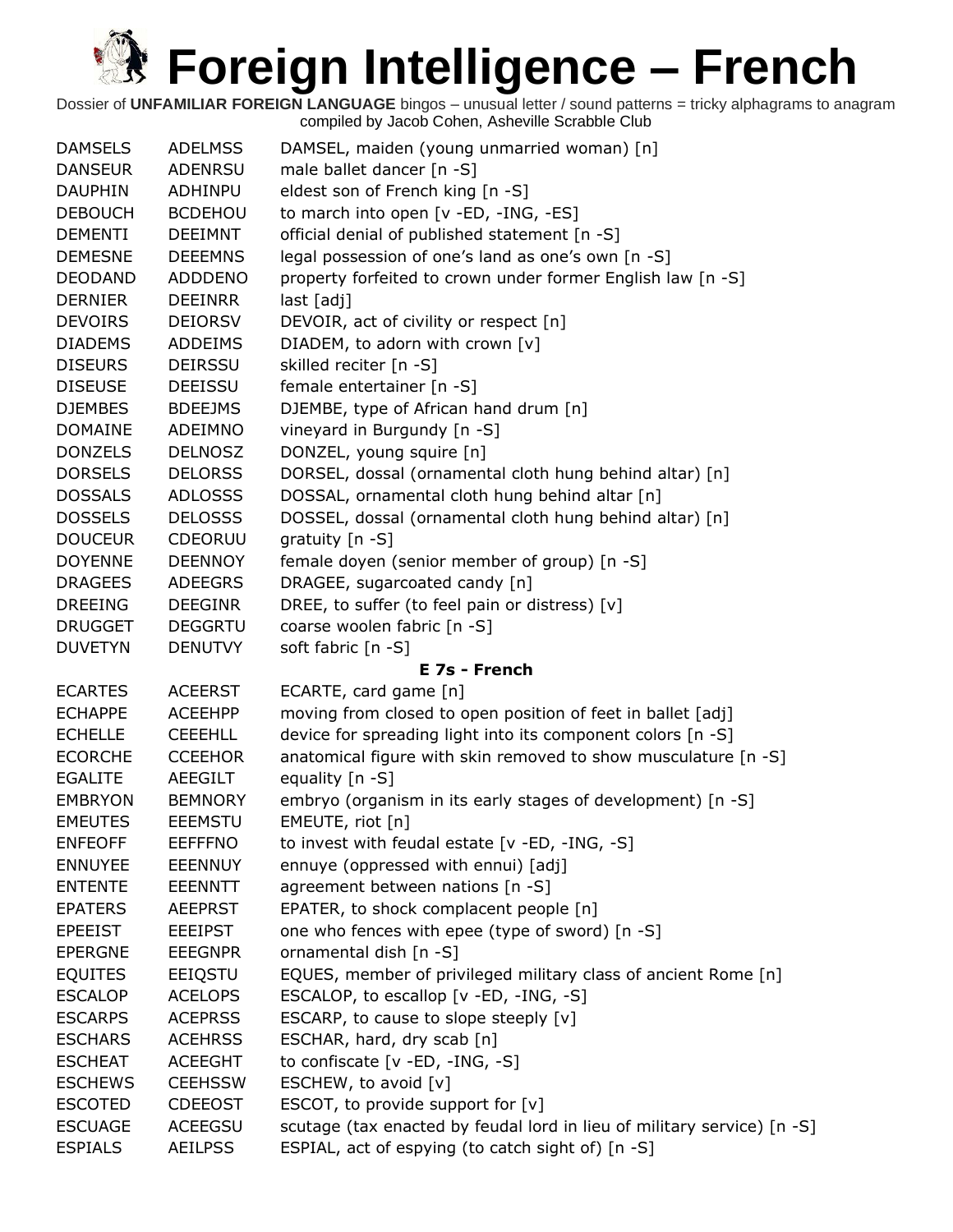| <b>ESPOIRS</b> | <b>EIOPRSS</b> | ESPOIR, category of wrestlers [n]                                    |
|----------------|----------------|----------------------------------------------------------------------|
| <b>ESPOUSE</b> | <b>EEOPSSU</b> | to marry $[v -D, -SING, -S]$                                         |
| <b>ESPRITS</b> | <b>EIPRSST</b> | ESPRIT, spirit [n]                                                   |
| <b>ESSOINS</b> | <b>EINOSSS</b> | ESSOIN, excuse [n]                                                   |
| <b>ESTATED</b> | <b>ADEESTT</b> | ESTATE, to provide with landed property [v]                          |
| <b>ETAGERE</b> | <b>AEEEGRT</b> | ornamental stand [n -S]                                              |
| <b>ETOILES</b> | <b>EEILOST</b> | ETOILE, star [n]                                                     |
| <b>ETRIERS</b> | <b>EEIRRST</b> | ETRIER, short ladder [n]                                             |
|                |                | F 7s - French                                                        |
| <b>FABLIAU</b> | AABFILU        | short metrical tale popular in medieval France [n -X]                |
| <b>FAIENCE</b> | <b>ACEEFIN</b> | variety of glazed pottery [n -S]                                     |
| <b>FAILLES</b> | <b>AEFILLS</b> | FAILLE, woven fabric [n]                                             |
| <b>FAITOUR</b> | AFIORTU        | impostor [n -S]                                                      |
| <b>FAKEERS</b> | <b>AEEFKRS</b> | FAKEER, fakir (Hindu ascetic) [n]                                    |
| <b>FALBALA</b> | AAABFLL        | trimming for woman's garment [n -S]                                  |
| <b>FALLALS</b> | <b>AAFLLLS</b> | FALLAL, showy article of dress [n]                                   |
| <b>FAQUIRS</b> | AFIQRSU        | FAQUIR, fakir (Hindu ascetic) [n]                                    |
| <b>FIACRES</b> | <b>ACEFIRS</b> | FIACRE, small carriage [n]                                           |
| <b>FILEMOT</b> | <b>EFILMOT</b> | brownish yellow color [n -S]                                         |
| <b>FITCHEE</b> | <b>CEEFHIT</b> | fitchy (having arms ending in point -- used of heraldic cross) [adj] |
| <b>FIXATIF</b> | <b>AFFIITX</b> | fixative (substance for preserving paintings or drawings [n -S]      |
| <b>FLAMBEE</b> | ABEEFLM        | flaming [adj]                                                        |
| <b>FLAMBES</b> | <b>ABEFLMS</b> | FLAMBE, to douse with liqueur and ignite [v]                         |
| <b>FLANEUR</b> | AEFLNRU        | idler [n -S]                                                         |
| <b>FLECHES</b> | <b>CEEFHLS</b> | FLECHE, steeple [n]                                                  |
| <b>FONDANT</b> | <b>ADFNNOT</b> | soft, creamy candy [n -S]                                            |
| <b>FOUETTE</b> | <b>EEFOTTU</b> | movement in ballet [n -S]                                            |
| <b>FOULARD</b> | ADFLORU        | soft fabric [n -S]                                                   |
| <b>FRAZILS</b> | AFILRSZ        | FRAZIL, tiny ice crystals formed in supercooled waters [n]           |
| <b>FRICOTS</b> | <b>CFIORST</b> | FRICOT, stew with potatoes and meat or fish [n]                      |
| <b>FRISSON</b> | <b>FINORSS</b> | shudder [n -S]                                                       |
| <b>FROMAGE</b> | <b>AEFGMOR</b> | cheese [n -S]                                                        |
| <b>FRONTES</b> | <b>EFNORST</b> | FRONS, upper anterior portion of insect's head [n]                   |
| <b>FRONTON</b> | <b>FNNOORT</b> | jai alai arena [n -S]                                                |
| <b>FUSAINS</b> | AFINSSU        | FUSAIN, fine charcoal used in drawing [n]                            |
| <b>FUSTICS</b> | <b>CFISSTU</b> | FUSTIC, tropical tree [n]                                            |
|                |                | G 7s - French                                                        |
| <b>GALERES</b> | <b>AEEGLRS</b> | GALERE, group of people having common quality [n]                    |
| <b>GALETTE</b> | AEEGLTT        | flat round cake [n -S]                                               |
| <b>GALIOTS</b> | <b>AGILOST</b> | GALIOT, galliot (small galley (long, low medieval ship)) [n]         |
| <b>GALLIOT</b> | <b>AGILLOT</b> | small galley (long, low medieval ship) [n -S]                        |
| <b>GAMBADE</b> | AABDEGM        | gambado (leap made by horse) [n -S]                                  |
| <b>GANACHE</b> | <b>AACEGHN</b> | creamy chocolate mixture [n -S]                                      |
| <b>GAOLERS</b> | <b>AEGLORS</b> | GAOLER, jailer [n]                                                   |
| <b>GARCONS</b> | <b>ACGNORS</b> | GARCON, waiter [n]                                                   |
| <b>GARDANT</b> | <b>AADGNRT</b> | turned directly toward observer -- used of heraldic animal [adj]     |
| GARIGUE        | AEGGIRU        | low scrubland [n -S]                                                 |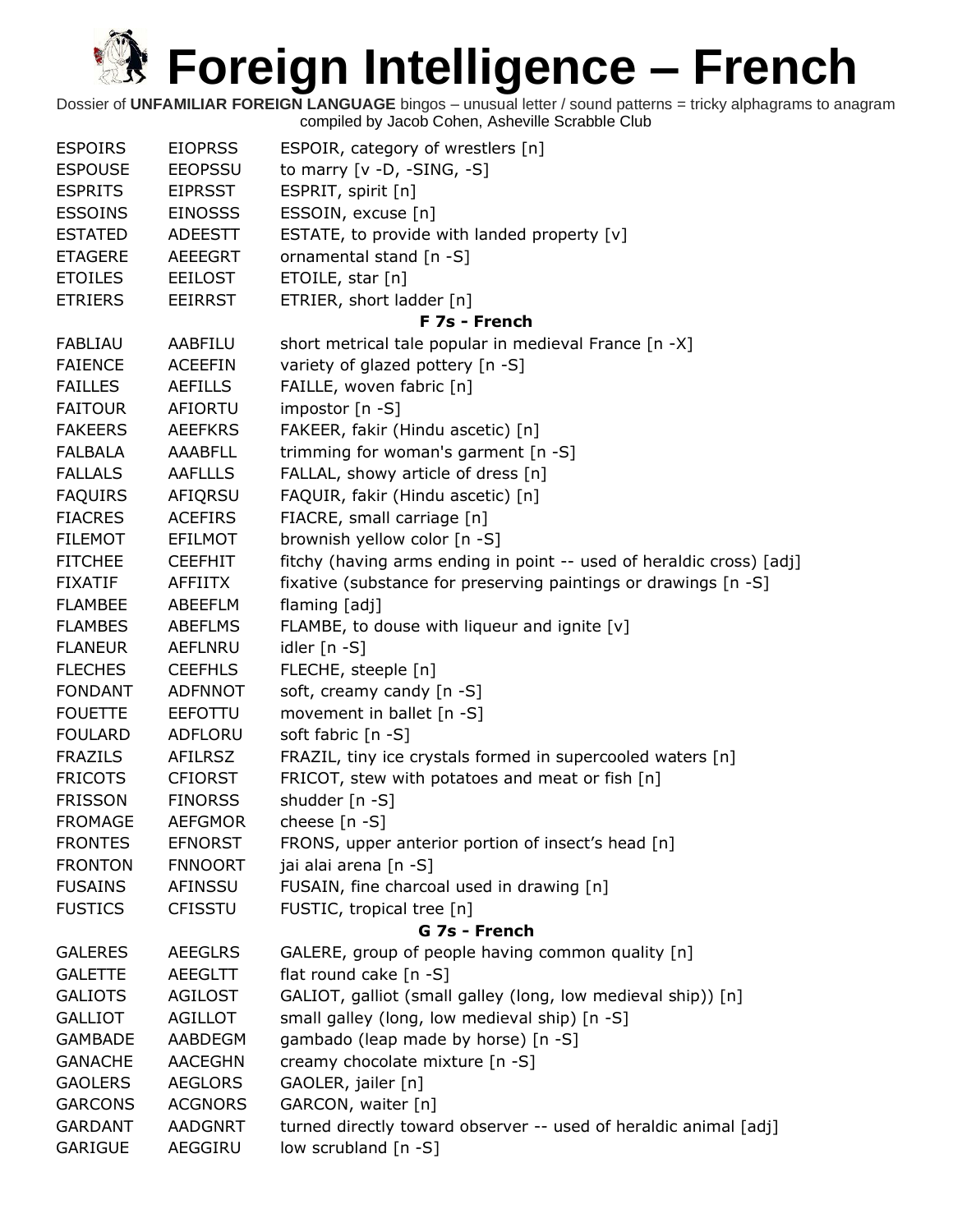| <b>GASCONS</b> | <b>ACGNOSS</b> | GASCON, boaster [n]                                               |
|----------------|----------------|-------------------------------------------------------------------|
| <b>GATEAUS</b> | AAEGSTU        | GATEAU, fancy cake [n]                                            |
| <b>GATEAUX</b> | <b>AAEGTUX</b> | GATEAU, fancy cake [n]                                            |
| <b>GENOISE</b> | <b>EEGINOS</b> | rich sponge cake [n -S]                                           |
| <b>GLACEED</b> | <b>ACDEEGL</b> | GLACE, to cover with icing [v]                                    |
| <b>GOBONEE</b> | <b>BEEGNOO</b> | gobony (compony (composed of squares of alternating colors) [adj] |
| <b>GORGETS</b> | <b>EGGORST</b> | GORGET, piece of armor for throat [n]                             |
| <b>GORMAND</b> | <b>ADGMNOR</b> | gourmand (one who loves to eat) [n -S]                            |
| <b>GOUACHE</b> | <b>ACEGHOU</b> | method of painting [n -S]                                         |
| <b>GOURMET</b> | <b>EGMORTU</b> | connoisseur of fine food and drink [n -S]                         |
| <b>GRACILE</b> | <b>ACGEILR</b> | gracefully slender [adj]                                          |
| <b>GRATINE</b> | <b>AEGINRT</b> | covered with crust [adj]                                          |
| <b>GREIGES</b> | <b>EEGGIRS</b> | GREIGE, fabric in gray state [n]                                  |
| <b>GRIGRIS</b> | <b>GGIIRRS</b> | GRIGRI, fetish or amulet [n -S]                                   |
| <b>GRUYERE</b> | <b>EEGRRUY</b> | Swiss cheese [n -S]                                               |
| <b>GRYPHON</b> | <b>GHNOPRY</b> | griffin (mythological creature) [n -S]                            |
| <b>GUENONS</b> | <b>EGNNOSU</b> | GUENON, long-tailed monkey [n]                                    |
| <b>GUERDON</b> | <b>DEGNORU</b> | to reward $[v - ED, -ING, -S]$                                    |
| <b>GUIPURE</b> | <b>EGIPRUU</b> | type of lace [n -S]                                               |
|                |                | H 7s - French                                                     |
| <b>HABITAN</b> | <b>AABHINT</b> | French settler [n -S]                                             |
| <b>HARICOT</b> | <b>ACHIORT</b> | seed of various string beans [n -S]                               |
| <b>HAUBERK</b> | ABEHKRU        | HAUBERK, coat of armor [n]                                        |
| <b>HAUTEUR</b> | <b>AEHRTUU</b> | haughty (arrogant) [n -S]                                         |
| <b>HEAUMES</b> | <b>AEEHMSU</b> | HEAUME, medieval helmet [n]                                       |
| <b>HOOPOES</b> | <b>EHOOOPS</b> | HOOPOE, European bird [n]                                         |
|                |                | I 7s - French                                                     |
| <b>IMPASSE</b> | <b>AEIMPSS</b> | road or passage having no exit [n -S]                             |
| <b>INCONNU</b> | <b>CINNNOU</b> | large food fish [n -S]                                            |
| <b>INTROIT</b> | <b>IINORTT</b> | music sung at beginning of worship service [n -S]                 |
|                |                | J 7s - French                                                     |
| <b>JACAMAR</b> | <b>AAACJMR</b> | tropical bird [n -S]                                              |
| <b>JAMBEAU</b> | AABEJMU        | piece of armor for leg [n -S or -X]                               |
| <b>JESSANT</b> | <b>AEJNSST</b> | shooting forth [adj]                                              |
| <b>JUJUBES</b> | <b>BEJJSUU</b> | JUJUBE, fruit-flavored candy [n]                                  |
|                |                | K 7s - French                                                     |
| <b>KARROOS</b> | <b>AKOORRS</b> | KARROO, dry plateau [n]                                           |
| <b>KASBAHS</b> | <b>AABHKSS</b> | KASBAH, casbah (old section of North African city) [n]            |
| <b>KERMESS</b> | <b>EEKMRSS</b> | kermis (festival) [n -ES]                                         |
|                |                | L 7s - French                                                     |
| LALIQUE        | AEILLQU        | style of cut glass or crystal [n -S]                              |
| LANGUED        | <b>ADEGLNU</b> | having tongue of specified color [adj]                            |
| LANGUED        | <b>AEGLNSU</b> | LANGUE, type of language [n]                                      |
| <b>LANGUET</b> | <b>AEGLNTU</b> | tonguelike part [n -S]                                            |
| <b>LARGESS</b> | <b>AEGLRSS</b> | generosity [n -ES]                                                |
| LAZARET        | <b>AAELRTZ</b> | hospital treating contagious diseases [n -S]                      |
| LIANOID        | ADIILNO        | pertaining to liana (tropical vine) [adj]                         |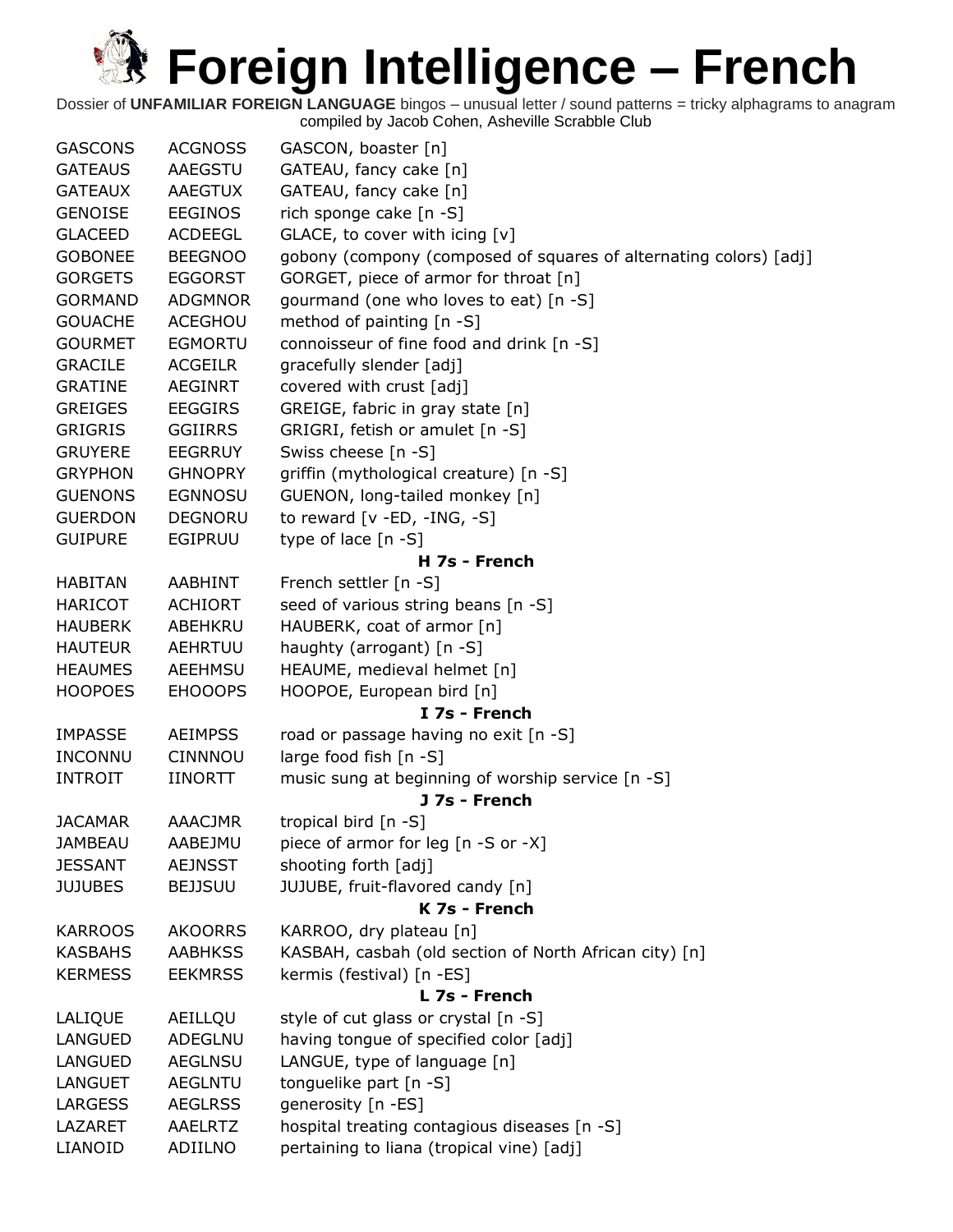| <b>LIERNES</b> | <b>EEILNRS</b> | LIERNE, connecting part in Gothic vaulting [n]                    |
|----------------|----------------|-------------------------------------------------------------------|
| <b>LIMACON</b> | <b>ACILMNO</b> | type of geometric curve [n -S]                                    |
| <b>LORGNON</b> | <b>GLNNOOR</b> | pair of eyeglasses with handle [n -S]                             |
| <b>LOUVRES</b> | <b>ELORSUV</b> | LOUVRE, louver (type of window) [n]                               |
| <b>LUCARNE</b> | <b>ACELNRU</b> | type of window [n -S]                                             |
| <b>LUCERNE</b> | <b>CEELNRU</b> | alfalfa [n -S]                                                    |
| <b>LYRICON</b> | <b>CILNORY</b> | electronic wind instrument [n -S]                                 |
|                |                | M 7s - French                                                     |
| <b>MACARON</b> | <b>AACMNOR</b> | type of cookie (small, flat cake) [n -S]                          |
| <b>MADAMES</b> | <b>AADEMMS</b> | MADAME, madam (woman who manages brothel) [n]                     |
| MAILLOT        | <b>AILLMOT</b> | women's one-piece bathing suit [n -S]                             |
| MALAISE        | AAEILMS        | feeling of vague discomfort [n -S]                                |
| <b>MANCHES</b> | <b>ACEHMNS</b> | MANCHE, heraldic design [n]                                       |
| MANIHOT        | AHIMNOT        | tropical plant [n -S]                                             |
| MANILLE        | AEILLMN        | second highest trump in certain card games [n -S]                 |
| MANIOCA        | AACIMNO        | manioc (tropical plant) [n -S]                                    |
| <b>MANIOCS</b> | <b>ACIMNOS</b> | MANIOC, tropical plant [n]                                        |
| <b>MANITOS</b> | AIMNOST        | MANITO, manitou (Algonquian Indian deity) [n]                     |
| MANITOU        | <b>AIMNOTU</b> | Algonquian Indian deity [n -S]                                    |
| <b>MANITUS</b> | <b>AIMNSTU</b> | MANITU, manitou (Algonquian Indian deity) [n]                     |
| <b>MANSARD</b> | <b>AADMNRS</b> | type of roof $[n - S]$                                            |
| <b>MANTEAU</b> | AAEMNTU        | loose cloak [n -S or -X]                                          |
| <b>MANTUAS</b> | <b>AAMNSTU</b> | MANTUA, woman's gown [n]                                          |
| <b>MARABOU</b> | AABMORU        | African stork [n -S]                                              |
| <b>MARQUES</b> | AEMQRSU        | MARQUE, reprisal [n]                                              |
| <b>MARRONS</b> | <b>AMNORRS</b> | MARRON, variety of chestnut [n]                                   |
| <b>MATELOT</b> | <b>AELMOTT</b> | sailor (member of ship's crew) [n -S]                             |
| <b>MECHOUI</b> | CEHIMOU        | meal of meat roasted on spit [n -S]                               |
| <b>MEGASSE</b> | <b>AEEGMSS</b> | megass (bagasse (crushed sugarcane)) [n -S]                       |
| MELILOT        | <b>EILLMOT</b> | flowering plant [n -S]                                            |
| <b>MENHIRS</b> | <b>EHIMNRS</b> | MENHIR, prehistoric monument [n]                                  |
| <b>MERGUEZ</b> | <b>EEGMRUZ</b> | spicy beef and lamb sausage [n MERGUEZ]                           |
| <b>MERLONS</b> | <b>ELMNORS</b> | MERLON, solid part of indented parapet [n]                        |
| <b>MESCLUN</b> | <b>CELNNSU</b> | mixture of young tender green herbs [n -S]                        |
| <b>METIERS</b> | <b>EEIMRST</b> | METIER, vocation (work in which person is regularly employed) [n] |
| <b>METISSE</b> | <b>EEIMSST</b> | female metis (person of mixed ancestry) [n -S]                    |
| <b>MIGNONS</b> | <b>GIMNNOS</b> | MIGNON, cut of beef [n]                                           |
| <b>MILIEUS</b> | <b>EIILMSU</b> | MILIEU, environment [n]                                           |
| MILIEUX        | <b>EIILMUX</b> | MILIEU, environment [n]                                           |
| MILLIER        | EIILLMR        | unit of weight [n -S]                                             |
| MILLIME        | EIILLMM        | coin of Tunisia [n -S]                                            |
| <b>MODISTE</b> | <b>DEIMOST</b> | dealer in stylish women's clothing [n -S]                         |
| <b>MORCEAU</b> | ACEMORU        | short literary or musical composition [n -X]                      |
| <b>MORIONS</b> | <b>IMNOORS</b> | MORION, type of helmet [n]                                        |
| <b>MORNAYS</b> | <b>AMNORSY</b> | MORNAY, cheese-flavored white sauce [n]                           |
| <b>MOSELLE</b> | <b>EELLMOS</b> | medium-dry white wine [n -S]                                      |
| <b>MOUFLON</b> | <b>FLMNOOU</b> | wild sheep [n -S]                                                 |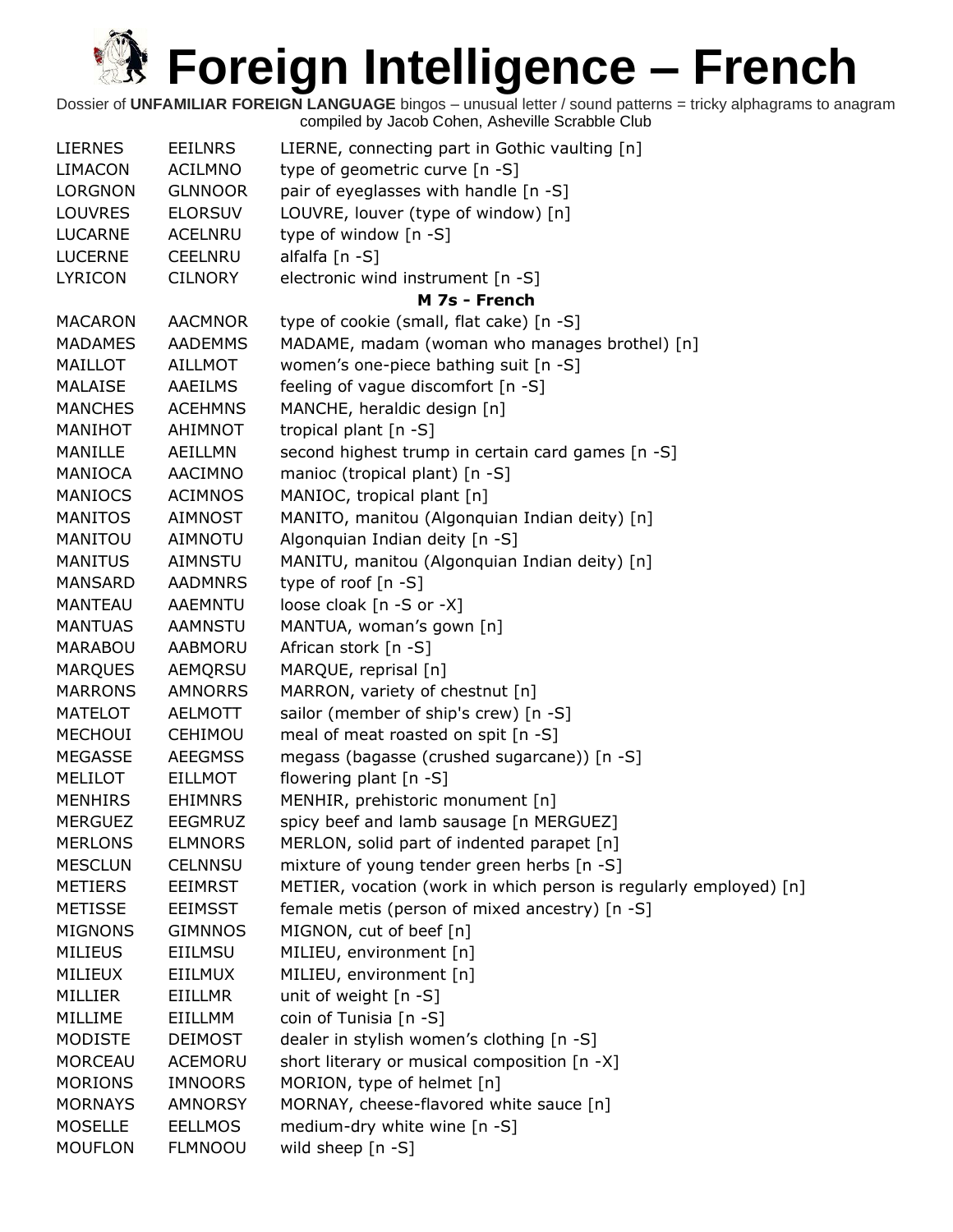| <b>MOUILLE</b> | EILLMOU        | pronounced with front of tongue [adj]                                               |
|----------------|----------------|-------------------------------------------------------------------------------------|
| <b>MOULAGE</b> | AEGLMOU        | making of cast or mold of mark used for criminal investigation [n -S]               |
| <b>MOULINS</b> | <b>ILMNOSU</b> | MOULIN, vertical cavity in glacier [n]                                              |
| <b>MOUTONS</b> | <b>MNOOSTU</b> | sheepskin [n -S]                                                                    |
| <b>MURAGES</b> | <b>AEGMRSU</b> | MURAGE, tax levied for repairing walls of town [n]                                  |
| <b>MUSCATS</b> | <b>ACMSSTU</b> | MUSCAT, sweet, white grape [n -S]                                                   |
| <b>MUTUELS</b> | <b>ELMSTUU</b> | system of betting on races [n -S]                                                   |
| <b>MUTULAR</b> | <b>ALMRTUU</b> | MUTULE, ornamental block used in classical Greek architecture [adj]                 |
| <b>MUTULES</b> | <b>ELMSTUU</b> | MUTULE, ornamental block used in classical Greek architecture [n]<br>N 7s - French  |
| <b>NACELLE</b> | <b>ACEELLN</b> | shelter on aircraft [n -S]                                                          |
| <b>NAVARIN</b> | AAINNRV        | lamb stew with vegetables [n -S]                                                    |
| <b>NAVETTE</b> | <b>AEENTTV</b> | gem cut in pointed oval form [n -S]                                                 |
| <b>NICOISE</b> | <b>CEIINOS</b> | served with black olives, tomatoes, olive oil, and often anchovies [adj]            |
| <b>NITERIE</b> | EEIINRT        | nitery (nightclub) [n -S]                                                           |
| <b>NOMBRIL</b> | <b>BILMNOR</b> | point on heraldic shield [n -S]                                                     |
| <b>NONAGES</b> | <b>AEGNNOS</b> | NONAGE, period of immaturity [n]                                                    |
| <b>NOYADES</b> | <b>ADENOSY</b> | NOYADE, execution by drowning [n]                                                   |
|                |                | O 7s - French                                                                       |
| <b>OBSEQUY</b> | <b>BEOQSUY</b> | funeral rite [n -UIES]                                                              |
| <b>OCTROIS</b> | <b>CIOORST</b> | OCTROI, tax on certain articles brought into city [n]                               |
| <b>ODALISK</b> | <b>ADIKLOS</b> | female slave in harem [n -S]                                                        |
| <b>OEUVRES</b> | <b>EEORSUV</b> | OEUVRE, work of art [n]                                                             |
| <b>OMNIBUS</b> | <b>BIMNOSU</b> | bus [n - USES, - USSES]                                                             |
| <b>ORCHILS</b> | <b>CHILORS</b> | ORCHIL, purple dye [n]                                                              |
| <b>OREIDES</b> | <b>DEEIORS</b> | OREIDE, oroide (alloy used to imitate gold) [n]                                     |
| <b>ORFRAYS</b> | <b>EHOPRRY</b> | ORFRAY, orphrey (ornamental band or border) [n -S]                                  |
| <b>ORMOLUS</b> | <b>LMOORSU</b> | ORMOLU, alloy used to imitate gold [n]                                              |
| <b>OROGENY</b> | <b>EGNOORY</b> | process of mountain formation [n -NIES]                                             |
| <b>OROIDES</b> | <b>DEEIORS</b> | oreide (alloy used to imitate gold) [n]                                             |
| <b>OROLOGY</b> | <b>GLOOORY</b> | study of mountains [n -GIES]                                                        |
| <b>ORPHREY</b> | <b>EHOPRRY</b> | ornamental band or border [n -S]                                                    |
| <b>OTTOMAN</b> | <b>AMNOOTT</b> | type of sofa [n -S]                                                                 |
| <b>OUGIYAS</b> | <b>AGIOSUY</b> | OUGIYA, ouguiya (monetary unit of Mauritania) [n]                                   |
| <b>OUGUIYA</b> | <b>AGIOUUY</b> | monetary unit of Mauritania [n -S]                                                  |
|                |                | P 7s - French                                                                       |
| <b>PALETOT</b> | <b>AELOPTT</b> | loose overcoat [n -S]                                                               |
| <b>PANACHE</b> | <b>AACEHNP</b> | ornamental tuft of feathers [n -S]                                                  |
| <b>PANDECT</b> | <b>ACDENPT</b> | complete body of laws [n -S]                                                        |
| <b>PANNIER</b> | <b>AEINNPR</b> | large basket [n -S]                                                                 |
| <b>PARADOS</b> | <b>AADOPRS</b> | protective embankment [n -ES]                                                       |
| <b>PARAGON</b> | <b>AAGNOPR</b> | to compare with [v -ED, -ING, -S]                                                   |
| <b>PARAPHS</b> | <b>AAHPPRS</b> | PARAPH, flourish at end of signature [n]                                            |
| <b>PARGETS</b> | <b>AEGPRST</b> | PARGET, to cover with plaster [v]                                                   |
| <b>PARKOUR</b> | AKOPRRU        | sport of traversing environmental obstacles by running, climbing, or leaping [n -S] |
| <b>PARLING</b> | <b>AGILNPR</b> | PARLE, to parley (to discuss terms with enemy) [v]                                  |
| <b>PARLOUR</b> | <b>ALOPRRU</b> | parlor (room for entertainment of visitors) [n -S]                                  |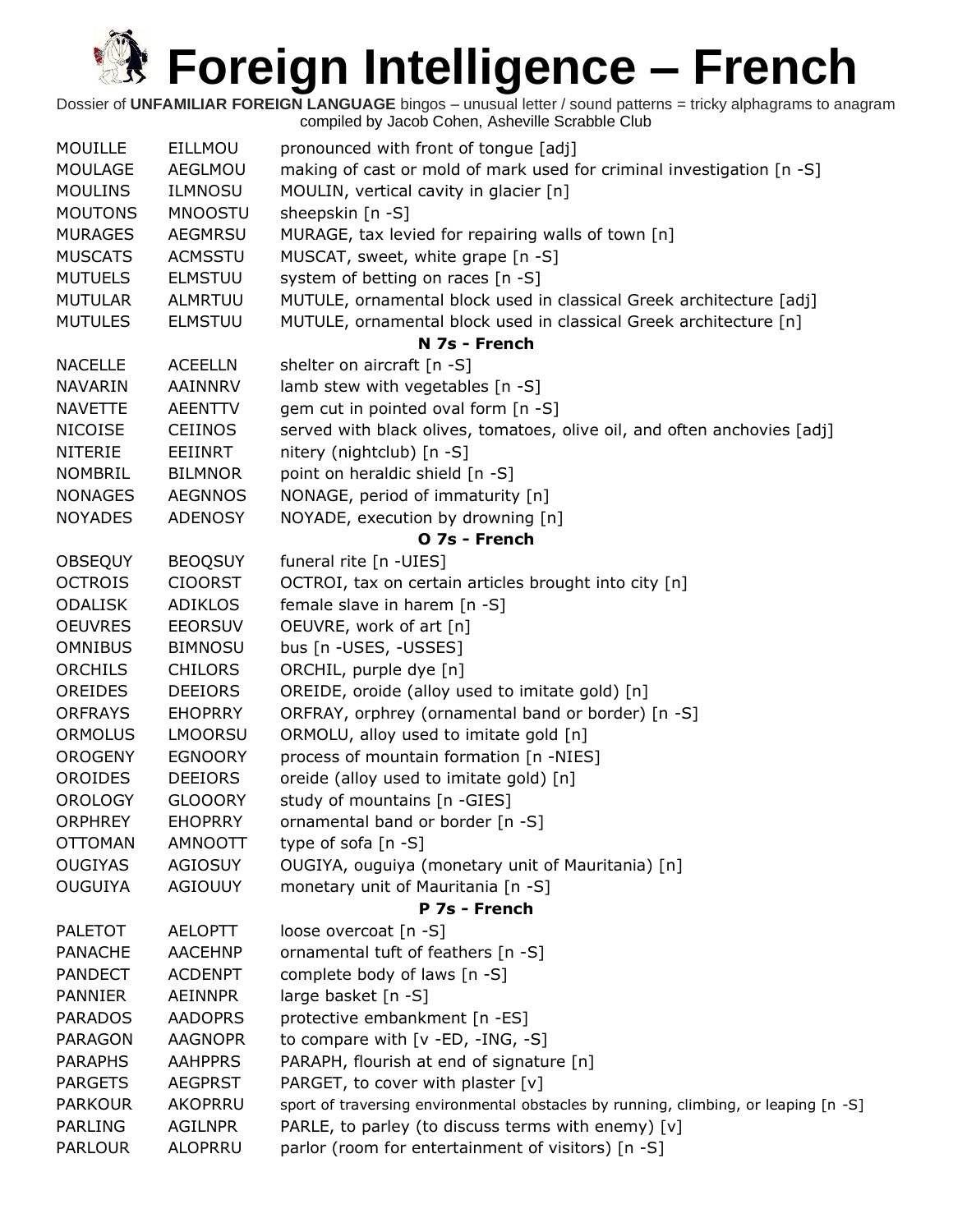| PARQUET        | AEPQRTU        | to furnish with floor of inlaid design [v -ED, -ING, -S S]                                                |
|----------------|----------------|-----------------------------------------------------------------------------------------------------------|
| <b>PARURAS</b> | <b>AAPRRSU</b> | PARURA, parure (set of matched jewelry) [n]                                                               |
| <b>PARURES</b> | <b>AEPRRSU</b> | PARURE, set of matched jewelry [n]                                                                        |
| <b>PARVENU</b> | <b>AENPRUV</b> | one who has suddenly risen above his class [n -S]                                                         |
| PASQUIL        | AILPQSU        | satire or lampoon [n -S]                                                                                  |
| <b>PASSADE</b> | <b>AADEPSS</b> | turn of horse backward or forward on same ground [n -S]                                                   |
| <b>PASSANT</b> | <b>AANPSST</b> | walking with farther forepaw raised-used of heraldic animal [adj]                                         |
| <b>PASTILS</b> | <b>AILPSST</b> | PASTIL, pastille (lozenge (small, often medicated candy)) [n]                                             |
| <b>PATONCE</b> | <b>ACENOPT</b> | having arms broaden from center and end in three-pointed lobes -- used of heraldic cross [adj]            |
| <b>PATTENS</b> | <b>AENPSTT</b> | PATTEN, shoe having thick wooden sole [n]                                                                 |
| <b>PAVANES</b> | <b>AAENPSV</b> | PAVANE, pavan (slow, stately dance) [n]                                                                   |
| <b>PAVIORS</b> | <b>AIOPRSV</b> | PAVIOR, paver (one that paves (to cover with material that forms firm, level surface)) [n]                |
| <b>PAVIOUR</b> | <b>AIOPRUV</b> | paver (one that paves (to cover with material that forms firm, level surface)) [n -S]                     |
| <b>PAVISER</b> | <b>AEIPRSV</b> | soldier carrying pavis [n -S]                                                                             |
| <b>PAVISES</b> | <b>AEIPSSV</b> | PAVIS, large medieval shield [n] / PAVISE, pavis (large medieval shield) [n]                              |
| <b>PAVISSE</b> | <b>AEIPSSV</b> | pavis (large medieval shield) [n -S]                                                                      |
| <b>PAYNIMS</b> | <b>AIMNPSY</b> | PAYNIM, pagan [n]                                                                                         |
| <b>PEDANTS</b> | <b>ADENPST</b> | PEDANT, one who flaunts his knowledge [n]                                                                 |
| <b>PEISING</b> | <b>EGIINPS</b> | PEISE, to weigh (to determine weight of) [v]                                                              |
| <b>PELAGES</b> | <b>AEEGLPS</b> | PELAGE, coat or covering of mammal [n]                                                                    |
| <b>PELISSE</b> | <b>EEILPSS</b> | long outer garment [n -S]                                                                                 |
| <b>PELMETS</b> | <b>EELMPST</b> | PELMET, decorative cornice [n]                                                                            |
| <b>PELOTON</b> | <b>ELNOOPT</b> | main body of riders in bicycle race [n -S]                                                                |
| <b>PENCELS</b> | <b>CEELNPS</b> | PENCEL, small flag [n]                                                                                    |
| PENICIL        | <b>CEIILNP</b> | small tuft of hairs [n -S]                                                                                |
| <b>PENNONS</b> | <b>ENNNOPS</b> | PENNON, pennant (long, narrow flag) [n]                                                                   |
| <b>PENSEES</b> | <b>EEENPSS</b> | PENSEE, thought [n]                                                                                       |
| <b>PENSILS</b> | <b>EILNPSS</b> | PENSIL, pencel (small flag) [n]                                                                           |
| <b>PERDUES</b> | <b>DEEPRSU</b> | PERDUE, perdu (soldier sent on dangerous mission) [n]                                                     |
| <b>PERDURE</b> | <b>DEEPRRU</b> | to continue to exist [v -D, -RING, -S]                                                                    |
| <b>PERFIDY</b> | <b>DEFIPRY</b> | deliberate breach of faith or trust [n -DIES]                                                             |
| <b>PERIAPT</b> | <b>AEIPPRT</b> | amulet (object worn to protect against evil or injury) [n -S]                                             |
| PERIDOT        | <b>DEIOPRT</b> | mineral (naturally occurring inorganic substance having characteristic set of physical properties) [n -S] |
| <b>PERRONS</b> | <b>ENOPRRS</b> | PERRON, outdoor stairway [n]                                                                              |
| <b>PESADES</b> | <b>ADEEPSS</b> | PESADE, position of horse when rearing [n]                                                                |
| <b>PETARDS</b> | <b>ADEPRST</b> | PETARD, explosive device [n]                                                                              |
| <b>PETITES</b> | <b>EEIPSTT</b> | PETITE, clothing size for short women [n]                                                                 |
| PEYTRAL        | <b>AELPRTY</b> | piece of armor for breast of a horse [n -S]                                                               |
| <b>PEYTREL</b> | <b>EELPRTY</b> | peytral (piece of armor for breast of a horse) [n -S]                                                     |
| <b>PHAETON</b> | <b>AEHNOPT</b> | light carriage [n -S]                                                                                     |
| <b>PHILTER</b> | <b>EHILPRT</b> | to put under spell of love potion [v -ED, -ING, -S]                                                       |
| <b>PHILTRE</b> | <b>EHILPRT</b> | to philter (to put under spell of love potion) [v -D, -RING, -S]                                          |
| <b>PIAFFED</b> | ADEFFIP        | PIAFFE, to perform piaffer (movement in horsemanship) [v]                                                 |
| <b>PIAFFER</b> | <b>AEFFIPR</b> | movement in horsemanship [n -S]                                                                           |
| <b>PIAFFES</b> | <b>AEFFIPS</b> | PIAFFE, to perform piaffer (movement in horsemanship) [v]                                                 |
| <b>PICKEER</b> | <b>CEEIKPR</b> | to skirmish in advance of army [v -ED, -ING, -S]                                                          |
| <b>PICOTEE</b> | <b>CEEIOPT</b> | variety of carnation [n -S]                                                                               |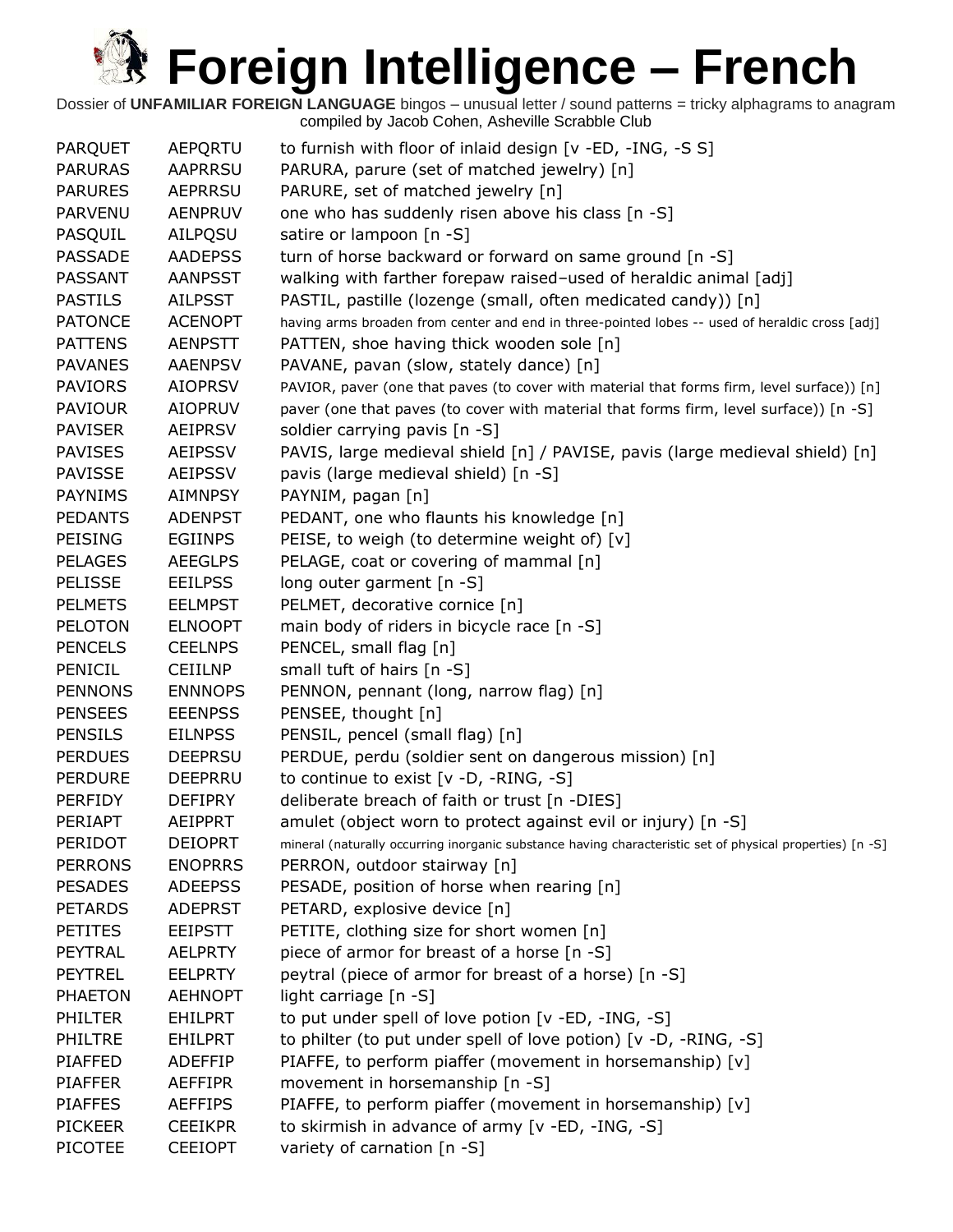| <b>PICQUET</b> | <b>CEIPQTU</b> | piquet (card game) [n -S]                                               |
|----------------|----------------|-------------------------------------------------------------------------|
| <b>PIEFORT</b> | <b>EFIOPRT</b> | unusually thick coin [n -S]                                             |
| PIERROT        | <b>EIOPRRT</b> | clown [n -S]                                                            |
| PILULAR        | AILLPRU        | PILULE, small pill [adj]                                                |
| <b>PILULES</b> | <b>EILLPSU</b> | PILULE, small pill [n]                                                  |
| <b>PINNACE</b> | <b>ACEINNP</b> | small sailing ship [n -S]                                               |
| <b>PINOCLE</b> | <b>CEILNOP</b> | pinochle (card game) [n -S]                                             |
| <b>PIOLETS</b> | <b>EILOPST</b> | PIOLET, ice ax [n]                                                      |
| <b>PIQUETS</b> | <b>EIPQSTU</b> | PIQUET, card game [n]                                                   |
| PIQUING        | GIINPOU        | PIQUE, to arouse anger or resentment in [v]                             |
| <b>PIROGUE</b> | <b>EGIOPRU</b> | piragua (dugout canoe) [n -S]                                           |
| PIROQUE        | EIOPQRU        | piragua (dugout canoe) [n -S]                                           |
| <b>PISSOIR</b> | <b>IIOPRSS</b> | public urinal [n -S]                                                    |
| <b>PISTOLE</b> | <b>EILOPST</b> | formerly used European gold coin [n -S]                                 |
| <b>PISTOUS</b> | <b>IOPSSTU</b> | PISTOU, sauce made of olive oil, garlic, basil, and often cheese [n -S] |
| <b>PLAFOND</b> | <b>ADFLNOP</b> | elaborately decorated ceiling [n -S]                                    |
| <b>PLAICES</b> | <b>ACEILPS</b> | PLAICE, European flatfish [n]                                           |
| <b>PLAINTS</b> | <b>AILNPST</b> | PLAINT, complaint [n]                                                   |
| POINDED        | <b>DDEINOP</b> | POIND, to seize and sell property of to satisfy debt [v]                |
| <b>POITREL</b> | <b>EILOPRT</b> | peytral (piece of armor for breast of a horse) [n-S]                    |
| <b>POLEYNS</b> | <b>ELNOPSY</b> | POLEYN, protective piece of leather for knee [n]                        |
| <b>POMPONS</b> | <b>MNOOPPS</b> | POMPON, ornamental tuft or ball [n]                                     |
| <b>POMPOUS</b> | <b>MOOPPSU</b> | marked by exaggerated self-importance [adj]                             |
| PONIARD        | <b>ADINOPR</b> | to stab with dagger [v -ED, -ING, -S]                                   |
| <b>PONTILS</b> | <b>ILNOPST</b> | PONTIL, punty (iron rod used in glassmaking) [n]                        |
| <b>PONTONS</b> | <b>NNOOPST</b> | PONTON, pontoon [n]                                                     |
| <b>POSEURS</b> | <b>EOPRSSU</b> | POSEUR, affected or insincere person [n]                                |
| <b>POTICHE</b> | <b>CEHIOPT</b> | type of vase $[n - S]$                                                  |
| <b>POUFFED</b> | <b>DEFFOPU</b> | POUFF, pouf (loose roll of hair) [adj]                                  |
| <b>POUFFES</b> | <b>EFFOPSU</b> | POUFFE, pouf (loose roll of hair) [n]                                   |
| <b>POULARD</b> | ADLOPRU        | spayed hen [n -S]                                                       |
| <b>POULTER</b> | <b>ELOPRTU</b> | one that deals in poultry [n -S]                                        |
| <b>POUSSIE</b> | <b>EIOPSSU</b> | pussy (cat) $[n -S]$                                                    |
| <b>POUTINE</b> | EINOPTU        | dish of french fries and cheese curds topped with gravy [n -S]          |
| <b>PTISANS</b> | <b>AINPSST</b> | PTISAN, tea of herbs or barley [n]                                      |
| <b>PUDEURS</b> | <b>DEPRSUU</b> | PUDEUR, sense of shame or embarrassment [n]                             |
| <b>PUERILE</b> | EEILPRU        | childish (resembling child (young person)) [adj]                        |
| <b>PUISNES</b> | <b>EINPSSU</b> | PUISNE, one of lesser rank [n]                                          |
|                |                | Q 7s - French                                                           |
| QUINTAL        | AILNQTU        | unit of weight [n -S]                                                   |
| QUINTAN        | AINNQTU        | recurrent fever [n -S]                                                  |
|                |                | R 7s - French                                                           |
| <b>RABATOS</b> | <b>AABORST</b> | RABATO, wide, lace-edged collar [n]                                     |
| <b>RACHETS</b> | <b>ACEHRST</b> | RACHET, ratchet (to increase or decrease by small amounts) [v]          |
| <b>RACQUET</b> | ACEQRTU        | lightweight implement used in various ball games [n -S]                 |
| <b>RAGOUTS</b> | <b>AGORSTU</b> | RAGOUT, to make into highly seasoned stew [v]                           |
| RAIMENT        | AEIMNRT        | clothing [n -S]                                                         |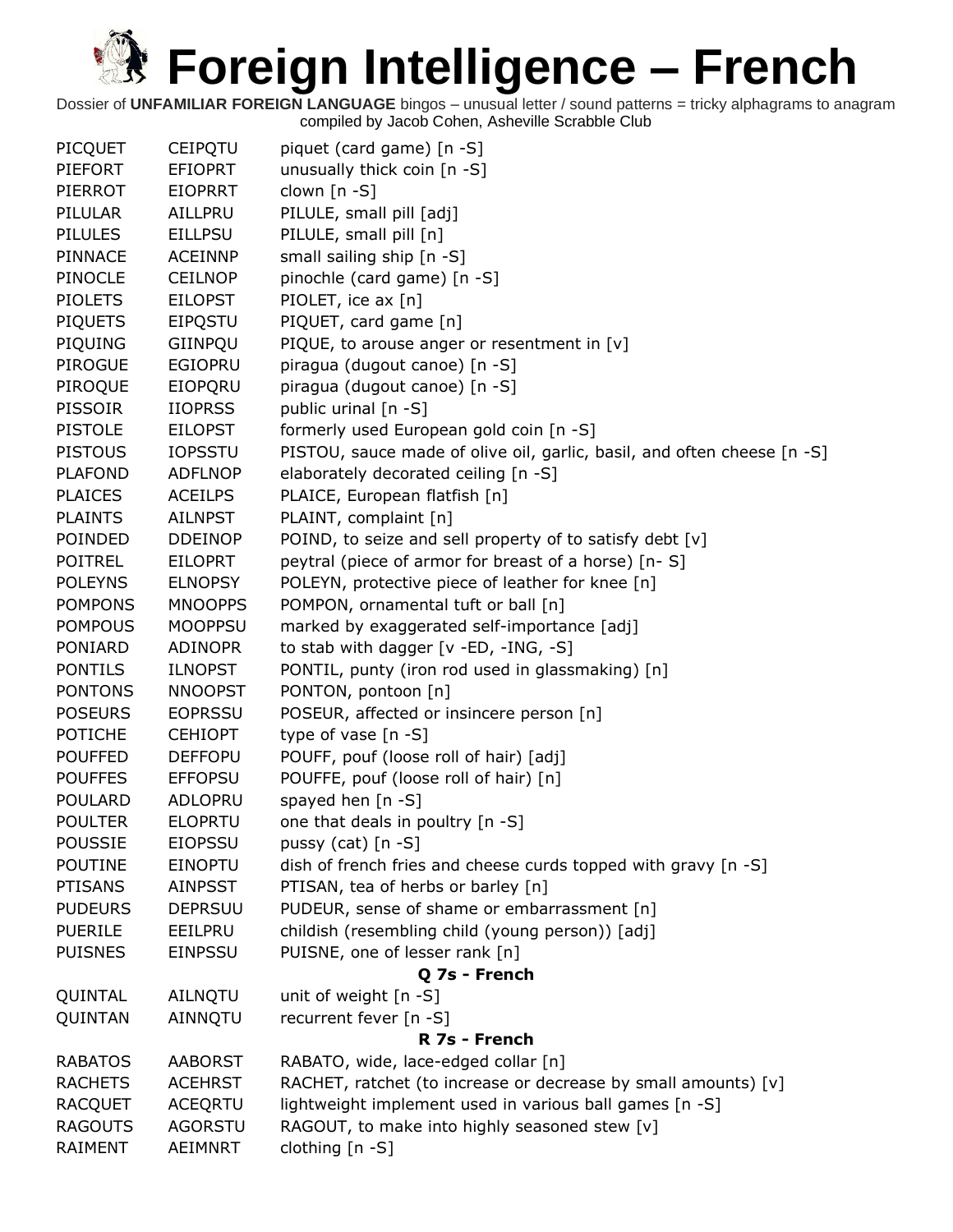| <b>RAMEKIN</b> | <b>AEIKMNR</b> | cheese dish $[n -S]$                                                   |
|----------------|----------------|------------------------------------------------------------------------|
| RAMILIE        | AEIILMR        | ramillie (type of wig) [n -S]                                          |
| <b>RATAFEE</b> | AAEEFRT        | ratafia (almond-flavored liqueur) [n -S]                               |
| RATAFIA        | <b>AAAFIRT</b> | almond-flavored liqueur [n -S]                                         |
| <b>RATINES</b> | <b>AEINRST</b> | RATINE, heavy fabric woven loosely [n]                                 |
| <b>RAZZIAS</b> | AAIRSZZ        | RAZZIA, hostile raid by Moors [n]                                      |
| <b>RECLAME</b> | <b>ACEELMR</b> | publicity [n -S]                                                       |
| <b>RENVOIS</b> | <b>EINORSV</b> | RENVOI, expulsion by government of alien [n]                           |
| <b>REPUGNS</b> | <b>EGNPRSU</b> | REPUGN, to oppose (to be in contention or conflict with) [v]           |
| <b>REREDOS</b> | <b>DEEORRS</b> | ornamental screen behind altar [n -ES]                                 |
| <b>RESEAUS</b> | <b>AEERSSU</b> | RESEAU, filter screen for making color films [n]                       |
| <b>RESEAUX</b> | <b>AEERSUX</b> | RESEAU, filter screen for making color films [n]                       |
| <b>RISSOLE</b> | <b>EILORSS</b> | small roll filled with meat or fish [n -S]                             |
| <b>RIVIERE</b> | EEIIRRV        | necklace of precious stones [n -S]                                     |
| <b>ROCHETS</b> | <b>CEHORST</b> | ROCHET, linen vestment [n]                                             |
| <b>ROCOCOS</b> | <b>CCOOORS</b> | ROCOCO, style of architecture and decoration [n]                       |
| <b>ROMAUNT</b> | <b>AMNORTU</b> | long, medieval tale [n -S]                                             |
| <b>RONDEAU</b> | ADEONRU        | short poem of fixed form [n -X]                                        |
| <b>RONDURE</b> | <b>DENORRU</b> | circle or sphere [n -S]                                                |
| <b>RONIONS</b> | <b>INNOORS</b> | RONION, mangy animal or person [n]                                     |
| <b>RONYONS</b> | <b>NNOORSY</b> | RONYON, ronion (mangy animal or person) [n]                            |
| <b>ROQUETS</b> | <b>EOQRSTU</b> | ROQUET, to cause one's own ball to hit another in croquet [v]          |
| <b>RORQUAL</b> | ALOQRRU        | large whale [n -S]                                                     |
| <b>ROSELLE</b> | <b>EELLORS</b> | tropical plant [n -S]                                                  |
| <b>ROUBLES</b> | <b>BELORSU</b> | ROUBLE, ruble (monetary unit of Russia) [n]                            |
| <b>ROUCHES</b> | <b>CEHORSU</b> | ROUCHE, ruche (pleated strip of fine fabric) [n]                       |
| <b>ROUILLE</b> | EILLORU        | peppery garlic sauce [n -S]                                            |
| <b>ROULADE</b> | ADELORU        | musical embellishment [n -S]                                           |
| <b>ROULEAU</b> | AELORUU        | roll of coins wrapped in paper [n -S or -X]                            |
| <b>RUBABOO</b> | ABBOORU        | type of soup (French & Algonquin) [n -S]                               |
|                |                | S 7s - French                                                          |
| <b>SABATON</b> | <b>AABNOST</b> | piece of armor for foot [n -S]                                         |
| <b>SABAYON</b> | <b>AABNOSY</b> | sauce of whipped egg yolks, sugar, and wine [n -S]                     |
| <b>SABOTED</b> | <b>ABDEOST</b> | SABOT, wooden shoe [adj]                                               |
| <b>SACCADE</b> | <b>AACCDES</b> | rapid, jerky movement of eye [n -S]                                    |
| <b>SACQUES</b> | <b>ACEQSSU</b> | SACQUE, loose-fitting dress [n]                                        |
| <b>SAFFRON</b> | <b>AFFNORS</b> | flowering plant [n -S]                                                 |
| <b>SALTIRE</b> | <b>AEILRST</b> | heraldic design [n -S]                                                 |
| SAPAJOU        | <b>AAJOPSU</b> | capuchin (long-tailed monkey) [n -S]                                   |
| SAPPHIC        | <b>ACHIPPS</b> | type of verse form [n -S]                                              |
| <b>SASHAYS</b> | <b>AAHSSSY</b> | SASHAY, to flounce (to move with exaggerated motions) [v]              |
| <b>SATRAPS</b> | <b>AAPRSST</b> | SATRAP, governor of province in ancient Persia [n]                     |
| <b>SATRAPY</b> | <b>AAPRSTY</b> | territory of satrap (governor of province in ancient Persia) [n -PIES] |
| <b>SATYRIC</b> | <b>ACIRSTY</b> | SATYR, woodland deity of Greek mythology [adj]                         |
| <b>SAUTOIR</b> | AIORSTU        | saltire (heraldic design) [n -S]                                       |
| SAVARIN        | AAINRSV        | yeast cake baked in ring mold [n -S]                                   |
| <b>SAVATES</b> | AAESSTV        | SAVATE, pugilistic sport [n]                                           |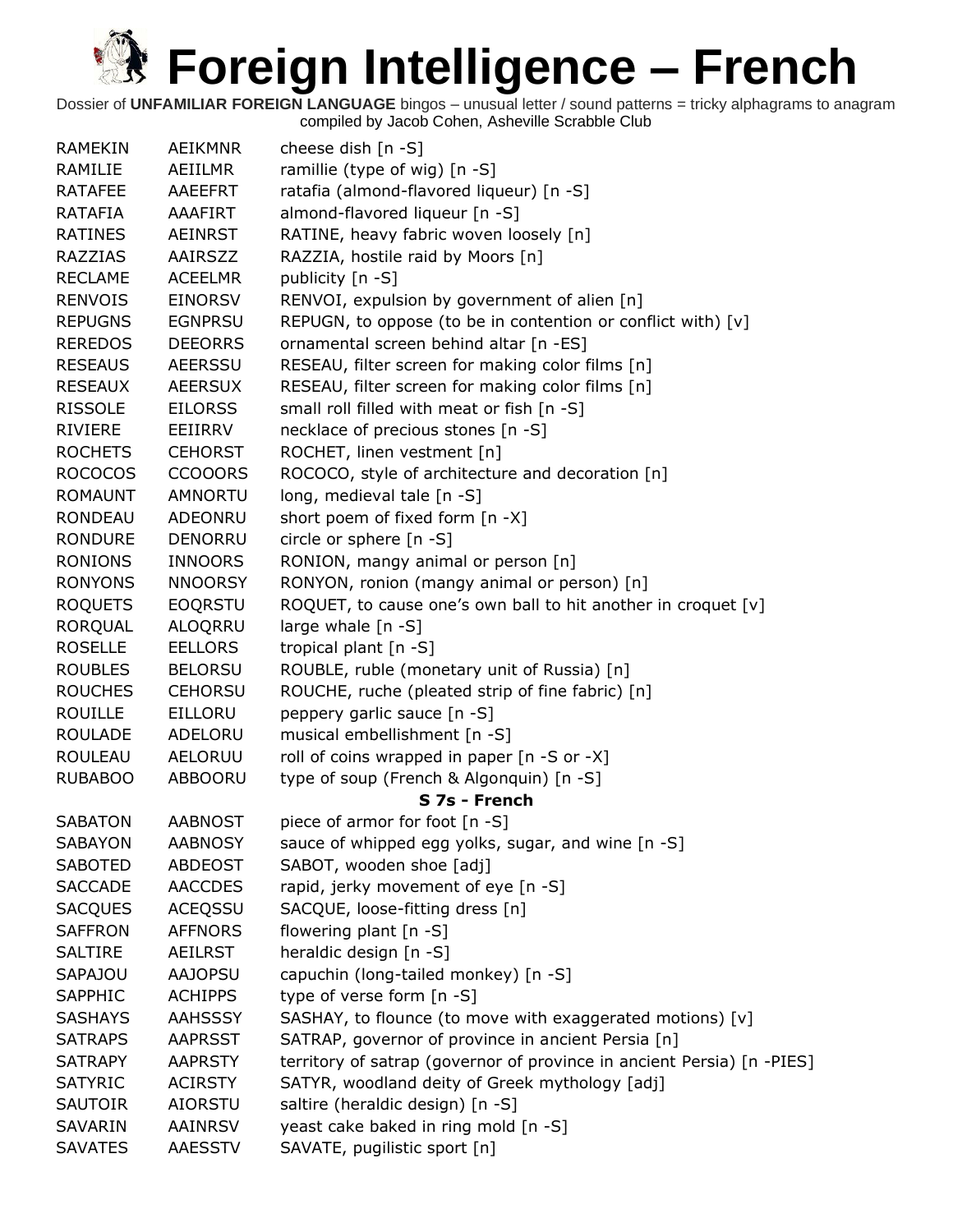| <b>SAVELOY</b> | <b>AELOSVY</b> | highly seasoned sausage [n -S]                                                |
|----------------|----------------|-------------------------------------------------------------------------------|
| <b>SCALADE</b> | <b>AACDELS</b> | act of scaling walls of fortification [n -S]                                  |
| <b>SCHISTS</b> | <b>CHISSST</b> | SCHIST, rock that readily splits into parallel layers [n]                     |
| <b>SCRUPLE</b> | <b>CELPRSU</b> | to hesitate because of ethical considerations [v -D, -LING, -S]               |
| <b>SCUTAGE</b> | <b>ACEGSTU</b> | tax enacted by feudal lord in lieu of military service [n -S]                 |
| <b>SECONDE</b> | <b>CDEENOS</b> | position in fencing [n -S]                                                    |
| <b>SEICHES</b> | <b>CEEHISS</b> | SEICHE, oscillation of surface of lake or landlocked sea [n]                  |
| <b>SEISINS</b> | <b>EIINSSS</b> | SEISIN, seizin (legal possession of land) [n]                                 |
| <b>SEIZINS</b> | <b>EIINSSZ</b> | SEIZIN, legal possession of land [n]                                          |
| <b>SEJEANT</b> | <b>AEEJNST</b> | sejant (represented in sitting position -- used of heraldic animal) [adj]     |
| <b>SENDALS</b> | <b>ADELNSS</b> | SENDAL, silk fabric [n]                                                       |
| <b>SEPTIME</b> | <b>EEIMPST</b> | position in fencing [n -S]                                                    |
| <b>SERAILS</b> | <b>AEILRSS</b> | SERAIL, seraglio (harem (section of Muslim household reserved for women)) [n] |
| <b>SEREINS</b> | <b>EEINRSS</b> | SEREIN, fine rain falling from apparently clear sky [n]                       |
| <b>SERVALS</b> | <b>AELRSSV</b> | SERVAL, African wildcat [n]                                                   |
| <b>SHAKOES</b> | <b>AEHKOSS</b> | SHAKO, type of military hat [n]                                               |
| <b>SHALLOP</b> | <b>AHLLOPS</b> | small, open boat [n -S]                                                       |
| <b>SHAMOIS</b> | <b>AHIMOSS</b> | chamois (soft leather) [n SHAMOIS]                                            |
| <b>SHAMOYS</b> | <b>AHMOSSY</b> | SHAMOY, to chamois (to prepare leather like chamois) [v -ED, -ING, -S]        |
| <b>SIGNORY</b> | <b>GINORSY</b> | seignory (power of seignior (feudal lord)) [n -RIES]                          |
| <b>SIMITAR</b> | <b>AIIMRST</b> | scimitar (curved sword used by Arabs and Turks) [n -S]                        |
| <b>SIMNELS</b> | <b>EILMNSS</b> | SIMNEL, crisp bread [n]                                                       |
| SOIGNEE        | <b>EEGINOS</b> | soigne (carefully done) [adj]                                                 |
| <b>SOLERET</b> | <b>EELORST</b> | solleret (sabaton (piece of armor for foot)) [n -S]                           |
| <b>SOLFEGE</b> | <b>EEFGLOS</b> | type of singing exercise [n -S or -GGI]                                       |
| SORDINE        | <b>DEINORS</b> | device used to muffle tone of musical instrument [n -S]                       |
| SOUARIS        | <b>AIORSSU</b> | SOUARI, tropical tree [n]                                                     |
| <b>SOUBISE</b> | <b>BEIOSSU</b> | sauce of onions and butter [n -S]                                             |
| <b>SOUFFLE</b> | <b>EFFLOSU</b> | light, baked dish [n -S]                                                      |
| <b>SOUKOUS</b> | <b>KOOSSUU</b> | dance music in Democratic Republic of Congo [n -ES]                           |
| <b>SOUPCON</b> | <b>CNOOPSU</b> | minute amount $[n - S]$                                                       |
| <b>SOUTANE</b> | <b>AENOSTU</b> | cassock (long garment worn by clergymen) [n -S]                               |
| <b>SPAHEES</b> | <b>AEEHPSS</b> | SPAHEE, spahi (Turkish cavalryman) [n]                                        |
| <b>SPINNEY</b> | <b>EINNPSY</b> | thicket (dense growth of shrubs or small trees) [n -S]                        |
| <b>SPONDEE</b> | <b>DEENOPS</b> | type of metrical foot [n -S]                                                  |
| <b>SPORTIF</b> | <b>FIOPRST</b> | sporty [adj]                                                                  |
| <b>STATANT</b> | <b>AANSTTT</b> | standing with all feet on ground -- used of heraldic animal [adj]             |
| <b>SURTOUT</b> | ORSTTUU        | close-fitting overcoat [n -S]                                                 |
|                |                | T 7s - French                                                                 |
| <b>TABARET</b> | <b>AABERTT</b> | silk fabric [n -S]                                                            |
| <b>TABLEAU</b> | <b>AABELTU</b> | picture $[n - S$ or $-X]$                                                     |
| <b>TABORIN</b> | <b>ABINORT</b> | taborine (taboret (small drum)) [n -S]                                        |
| <b>TAFFETA</b> | AAEFTTT        | lustrous fabric [n -S]                                                        |
| <b>TAILLES</b> | <b>AEILLST</b> | TAILLE, former French tax [n]                                                 |
| TAMANDU        | <b>AADMNTU</b> | tamandua (arboreal anteater) [n -S]                                           |
| <b>TAMARIN</b> | AAIMNRT        | South American monkey [n -S]                                                  |
| <b>TAMBACS</b> | <b>AABCMST</b> | TAMBAC, tombac (alloy of copper and zinc) [n]                                 |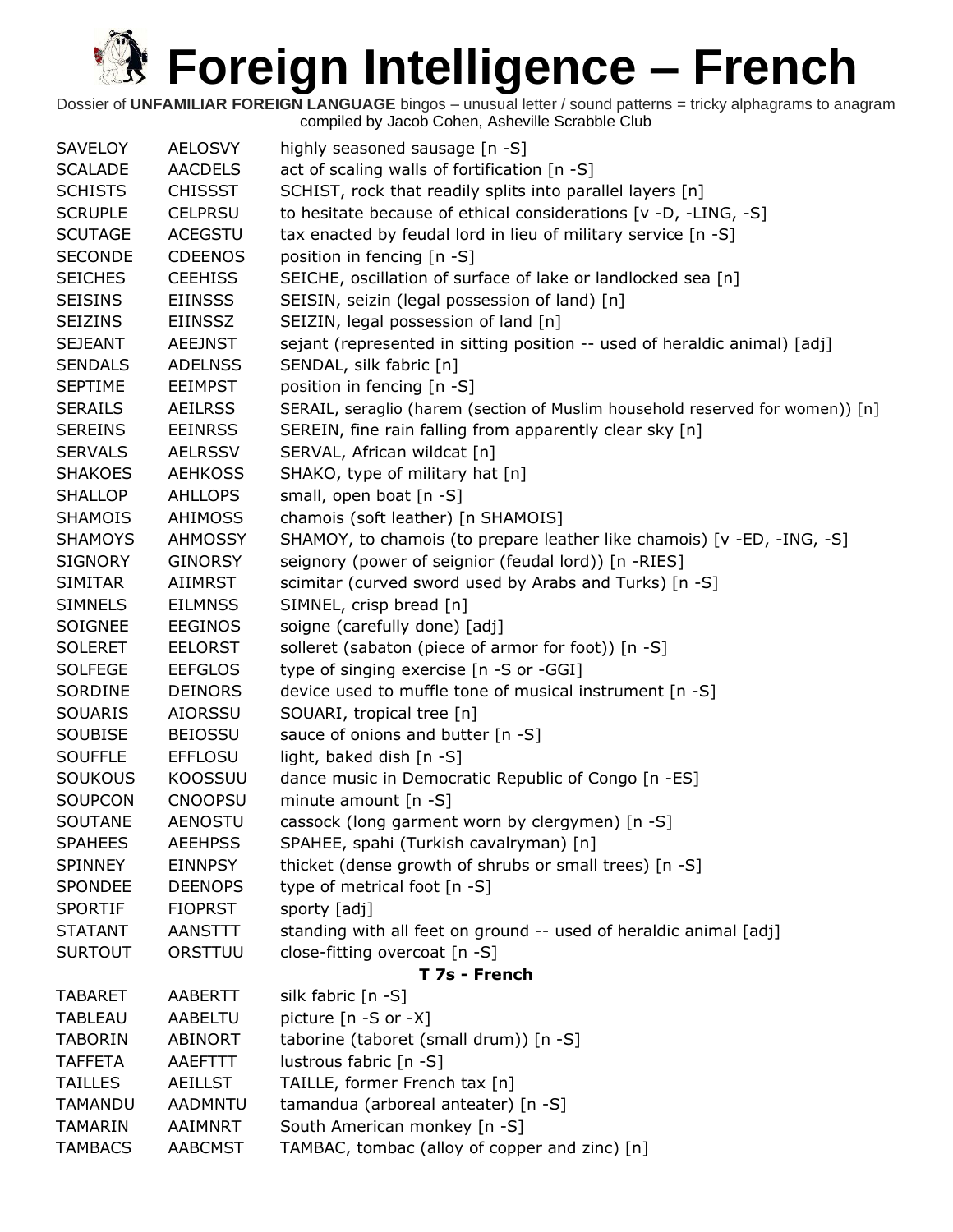Dossier of **UNFAMILIAR FOREIGN LANGUAGE** bingos – unusual letter / sound patterns = tricky alphagrams to anagram compiled by Jacob Cohen, Asheville Scrabble Club

| <b>TAMBAKS</b> | <b>AABKMST</b> | TAMBAK, tombac (alloy of copper and zinc) [n]                                                              |  |  |  |
|----------------|----------------|------------------------------------------------------------------------------------------------------------|--|--|--|
| <b>TAMBOUR</b> | ABMORTU        | to embroider on round wooden frame [v -ED, -ING, -S]                                                       |  |  |  |
| <b>TAMISES</b> | <b>AEIMSST</b> | TAMIS, strainer made of cloth mesh [n]                                                                     |  |  |  |
| <b>TAPALOS</b> | <b>AALOPST</b> | TAPALO, scarf worn in Latin-American countries [n]                                                         |  |  |  |
| <b>TAPISES</b> | <b>AEIPSST</b> | TAPIS, material used for wall hangings and floor coverings [n]                                             |  |  |  |
| <b>TARTANA</b> | AAANRTT        | Mediterranean sailing vessel [n -S]                                                                        |  |  |  |
| <b>TARTARE</b> | AAERRTT        | served raw [adj]                                                                                           |  |  |  |
| <b>TARTUFE</b> | AEFRTTU        | Tartuffe (hypocrite) [n -S]                                                                                |  |  |  |
| <b>TASSETS</b> | <b>AESSSTT</b> | TASSET, piece of plate armor for upper thigh [n]                                                           |  |  |  |
| <b>TATOUAY</b> | <b>AAOTTUY</b> | South American armadillo [n -S]                                                                            |  |  |  |
| <b>TEMPLAR</b> | <b>AELMPRT</b> | lawyer or student of law in London [n -S]                                                                  |  |  |  |
| <b>TENAILS</b> | <b>AEILNST</b> | TENAIL, tenaille (outer defense) [n]                                                                       |  |  |  |
| <b>TENNESI</b> | EEINNST        | TENNE, orange-brown color [n]                                                                              |  |  |  |
| <b>TERROIR</b> | <b>EIORRRT</b> | combination of factors that gives wine grapes their distinctive character [n -S]                           |  |  |  |
| <b>TESTONS</b> | <b>ENOSSTT</b> | TESTON, former French coin [n]                                                                             |  |  |  |
| <b>TESTOON</b> | <b>ENOOSTT</b> | teston (former French coin) [n -S]                                                                         |  |  |  |
| <b>TIGNONS</b> | <b>GINNOST</b> | TIGNON, piece of cloth worn as headdress in Louisiana [n]                                                  |  |  |  |
| <b>TIMBALE</b> | ABEILMT        | pastry shell shaped like drum [n -S]                                                                       |  |  |  |
| TINAMOU        | <b>AIMNOTU</b> | South American game bird [n -S]                                                                            |  |  |  |
| <b>TOCSINS</b> | <b>CINOSST</b> | TOCSIN, alarm sounded on bell [n]                                                                          |  |  |  |
| <b>TONLETS</b> | <b>ELNOSTT</b> | TONLET, skirt of plate armor [n]                                                                           |  |  |  |
| <b>TONNEAU</b> | <b>AENNOTU</b> | rear seating compartment of automobile [n -S or -X]                                                        |  |  |  |
| <b>TOQUETS</b> | <b>EOQSTTU</b> | TOQUET, toque (close-fitting woman's hat) [n]                                                              |  |  |  |
| <b>TORCHON</b> | <b>CHOONRT</b> | coarse lace [n -S]                                                                                         |  |  |  |
| <b>TORSADE</b> | <b>ADEORST</b> | twisted cord [n -S]                                                                                        |  |  |  |
| <b>TOURACO</b> | <b>ACOORTU</b> | African bird [n -S]                                                                                        |  |  |  |
| <b>TOUTONS</b> | <b>NOOSTTU</b> | TOUTON, deep-fried round of bread dough [n]                                                                |  |  |  |
| <b>TRANCHE</b> | <b>ACEHNRT</b> | portion [n -S]                                                                                             |  |  |  |
| <b>TRAVOIS</b> | <b>AIORSTV</b> | type of sled [n -ES]                                                                                       |  |  |  |
| <b>TRIPOLI</b> | <b>IILOPRT</b> | soft, friable rock [n -S]                                                                                  |  |  |  |
| <b>TROCHES</b> | <b>CEHORST</b> | TROCHE, medicated lozenge [n]                                                                              |  |  |  |
| <b>TROMPES</b> | <b>EMOPRST</b> | TROMPE, device used for supplying air to furnace [n]                                                       |  |  |  |
| <b>TRUFFES</b> | <b>EFFRSTU</b> | TRUFFE, truffle (edible fungus) [n]                                                                        |  |  |  |
|                |                |                                                                                                            |  |  |  |
| TRUMEAU        | AEMRTUU        | column supporting part of doorway [n -X]                                                                   |  |  |  |
| <b>TUILLES</b> | <b>EILLSTU</b> | TUILLE, tasset (piece of plate armor for upper thigh) [n]                                                  |  |  |  |
| <b>TULADIS</b> | ADILSTU        | TULADI, freshwater fish [n]                                                                                |  |  |  |
| <b>TURACOS</b> | <b>ACORSTU</b> | TURACO, touraco (African bird) [n]                                                                         |  |  |  |
| <b>TURACOU</b> | <b>ACORTUU</b> | touraco (African bird) [n -S]                                                                              |  |  |  |
| <b>TUTOYER</b> | <b>EORTTUY</b> | to address familiarly [v -ED or -YED, -ING, -S]                                                            |  |  |  |
| <b>TUYERES</b> | <b>EERSTUY</b> | TUYERE, pipe through which air is forced in blast furnace [n]                                              |  |  |  |
| <b>TZIGANE</b> | <b>AEGINTZ</b> | gypsy $[n - S]$                                                                                            |  |  |  |
| U 7s - French  |                |                                                                                                            |  |  |  |
| V 7s - French  |                |                                                                                                            |  |  |  |
| <b>VARLETS</b> | <b>AELRSTV</b> | VARLET, knave [n]                                                                                          |  |  |  |
| <b>VAVASOR</b> | <b>AAORSVV</b> | high ranking vassal (person granted use of land by feudal lord in return for homage and allegiance) [n -S] |  |  |  |
| <b>VAWARDS</b> | <b>AADRSVW</b> | VAWARD, foremost part [n]                                                                                  |  |  |  |

VELOUTE EELOTUV type of sauce [n -S]